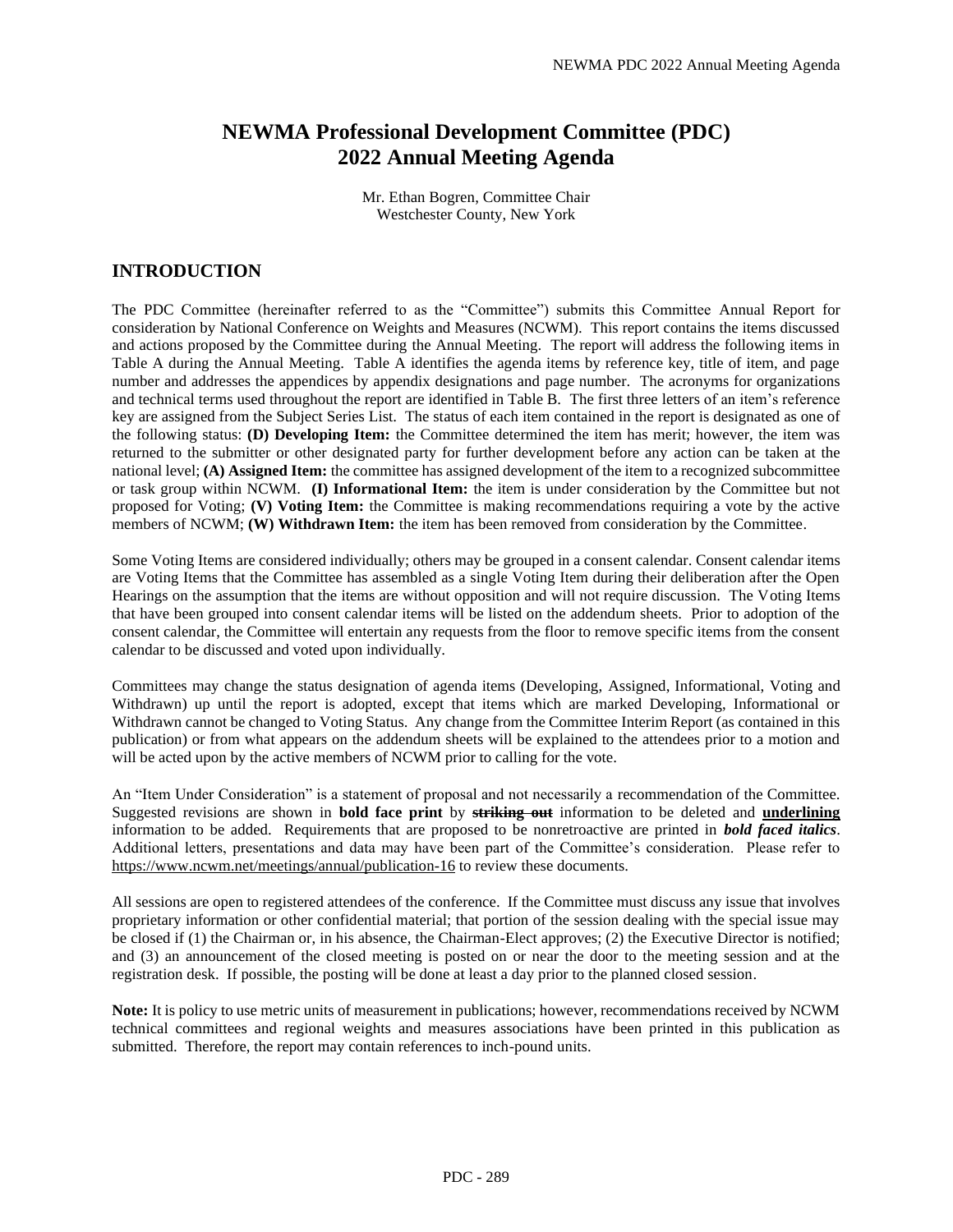| <b>Subject Series List</b> |  |
|----------------------------|--|
|                            |  |
|                            |  |
|                            |  |

# **Table A Table of Contents**

| <b>Reference Key</b> |   | <b>Title of Item</b> | <b>PDC</b> Page |
|----------------------|---|----------------------|-----------------|
| EDU                  |   | 2911                 |                 |
| $EDU-1$              | L |                      |                 |
| EDU-2                | Ι |                      |                 |
| EDU-3                | L |                      |                 |
| $EDU-4$              |   |                      |                 |
|                      |   |                      |                 |
| $PMT-1$              | Ι |                      |                 |
| PMT-2                | L |                      |                 |
| <b>Appendices</b>    |   |                      |                 |
| A                    |   |                      |                 |
| B                    |   |                      |                 |

# **Table B Glossary of Acronyms and Terms**

| Acronym      | <b>Term</b>                   | Acronym     | <b>Term</b>                 |
|--------------|-------------------------------|-------------|-----------------------------|
| <b>CWMA</b>  | Central Weights and           | <b>OWM</b>  | Office of Weights and       |
|              | Measures Association          |             | <b>Measures</b>             |
| <b>NCWM</b>  | National Conference on        | PDC         | Professional Development    |
|              | <b>Weights and Measures</b>   |             | Committee                   |
| <b>NEWMA</b> | Northeastern Weights and      | <b>SWMA</b> | Southern Weights and        |
|              | <b>Measures Association</b>   |             | <b>Measures Association</b> |
| <b>NIST</b>  | National Institute of         | <b>WWMA</b> | Western Weights and         |
|              | Standards and                 |             | <b>Measures Association</b> |
|              | Technology                    |             |                             |
| <b>SETG</b>  | <b>Skimmer Education Task</b> |             |                             |
|              | Group                         |             |                             |
|              |                               |             |                             |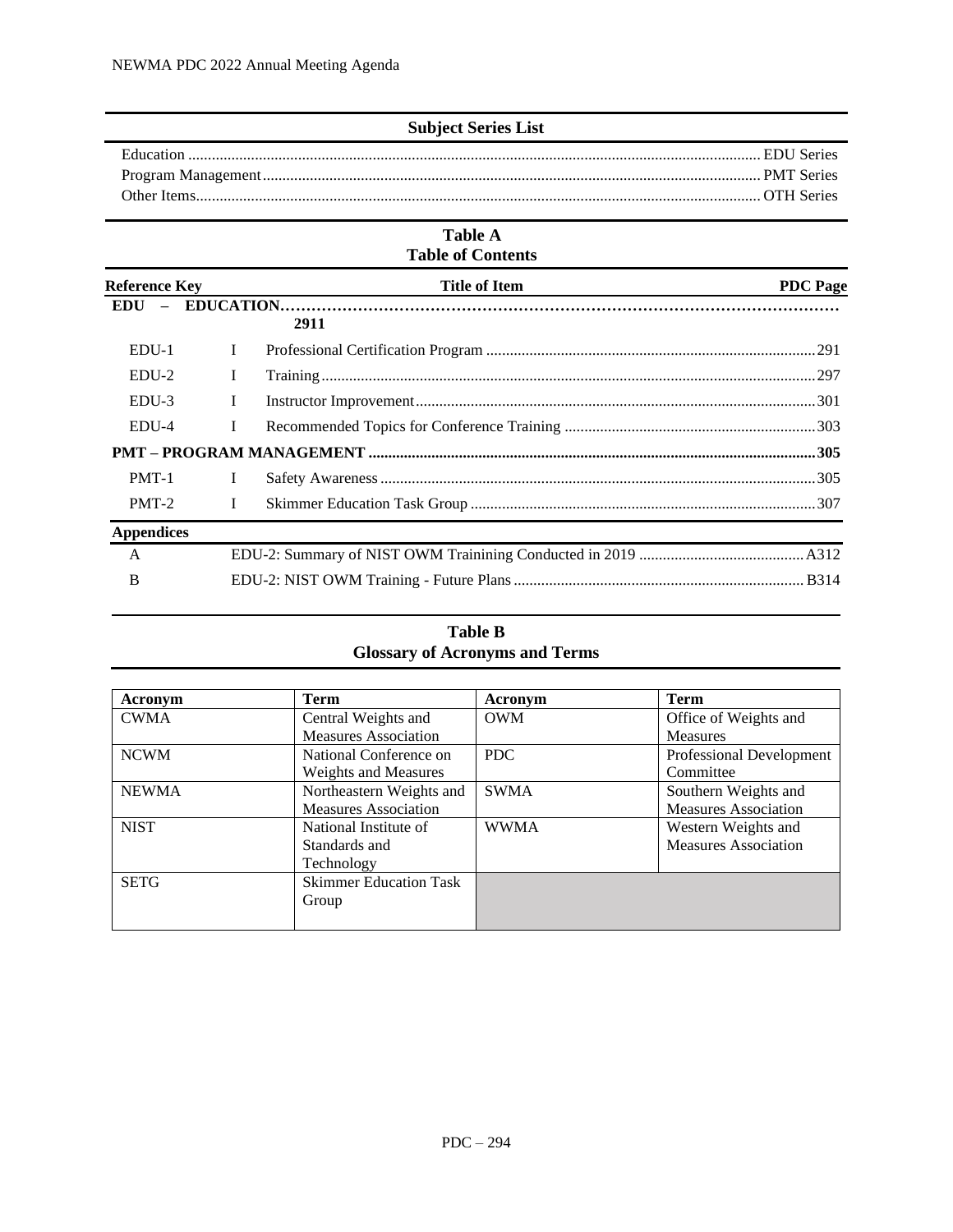# **Details of All Items**

*(In order by Reference Key)*

## <span id="page-2-0"></span>1 **EDU – EDUCATION**

## <span id="page-2-1"></span>2 **EDU-1 I Professional Certification Program**

 The NCWM offers nine professional certification exams and two basic competency exams. The certification exams include Retail Motor Fuel Dispensers, Vehicle-Tank Meters, Small Capacity Scales, Medium Capacity Scales, Large Capacity Scales, Precision Scales, LPG and Anhydrous Ammonia, Price Verification and Basic Package Checking. Reporting on the Precision Scales exam begins this year. The competency exams include Basic Weighing Devices and Basic Liquid-Measuring Devices. Professional certifications must be renewed every five years and NCWM notifies candidates whose certificates have expired.

9 Proctoring was initiated as a first step towards accreditation of the certification program. Each organization is required 10 to register the proctors they intended to use. Proctor qualifications are different for basic competency exams and 11 professional certification exams so two lists of proctors are maintained. To eliminate conflicts of interest, proctors for

12 professional certification exams must not be immediate supervisors of the candidate. Virtual proctoring was initiated

13 in May 2021 and offered at no cost to members through the end of December 2021.

14 The requirements for proctors are posted on the NCWM website at [https://www.ncwm.com/proctoring.](https://www.ncwm.com/proctoring) Guidance for

15 virtual proctoring can be found on the same webpage and more detailed information, including a helpful YouTube

16 video on preparing for proctoring can be found on the ProctorU website at [https://support.proctoru.com/hc/en-](https://support.proctoru.com/hc/en-us/articles/360043565051-Exam-Day-What-to-Expect-)

17 [us/articles/360043565051-Exam-Day-What-to-Expect-.](https://support.proctoru.com/hc/en-us/articles/360043565051-Exam-Day-What-to-Expect-)

### 18 **Number of States with Proctors and number of Proctors.** (As of November 2021)

|          |               | <b>Professional Certification</b> | <b>Basic Certification</b> |                 |  |
|----------|---------------|-----------------------------------|----------------------------|-----------------|--|
|          | <b>States</b> | <b>Proctors</b>                   | <b>States</b>              | <b>Proctors</b> |  |
| FY 17-18 |               |                                   |                            |                 |  |
| FY 18-19 |               | ۷Q                                |                            |                 |  |
| FY 19-20 |               |                                   |                            |                 |  |
| FY 20-21 |               |                                   |                            |                 |  |

19 **Proctors per state – Basic Competency Exams:**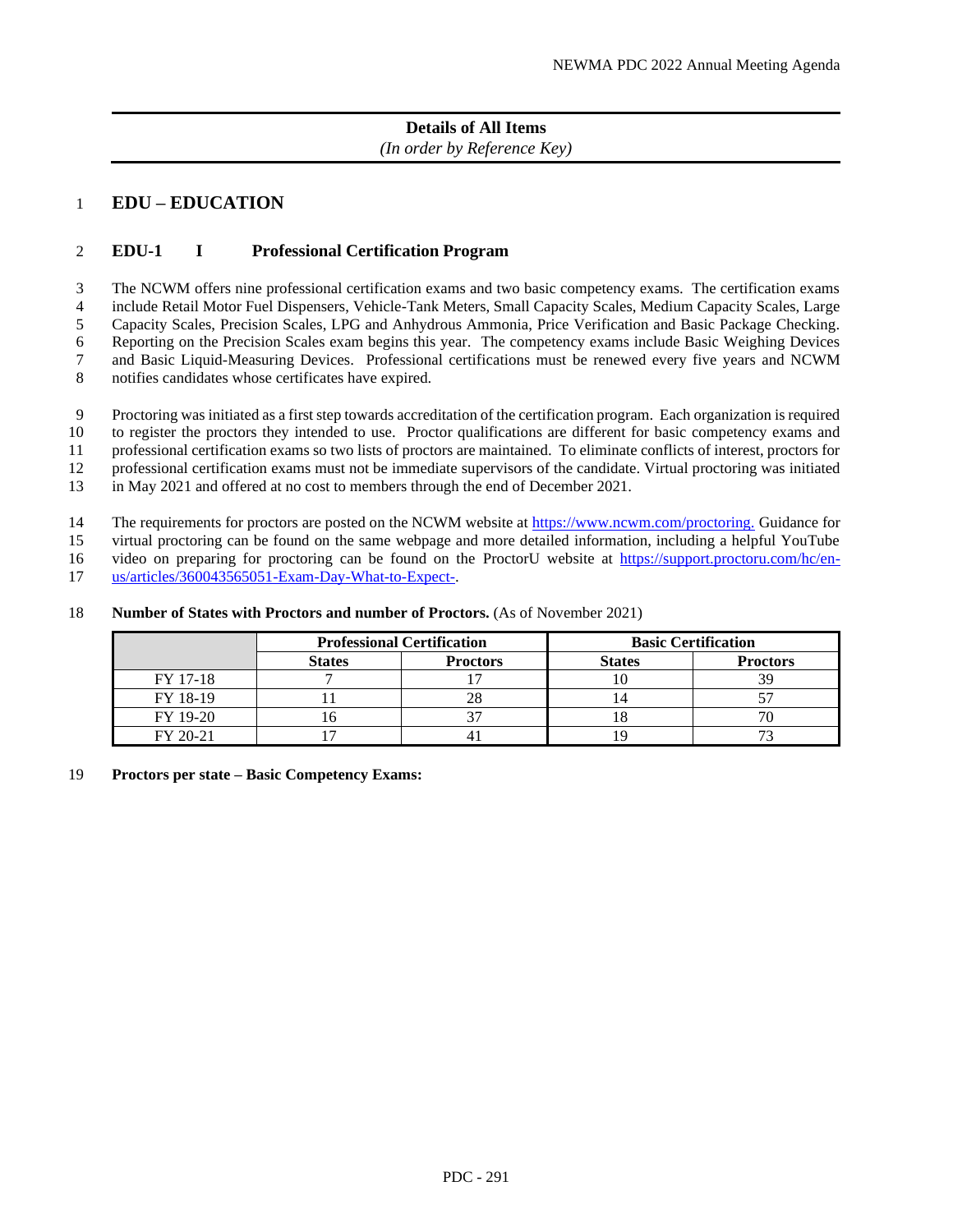

1

## 2 **Proctors per state – Professional Certification Exams:**

**Distribution of In-Person Proctors:** Professional Certification Exams<br>Updated: November 2021



3 5

|  |  | The table below shows the number of virtual and in-person proctored tests completed in FY 20-21. |
|--|--|--------------------------------------------------------------------------------------------------|
|  |  |                                                                                                  |

| <b>Proctoring</b>                     |           |                |  |  |
|---------------------------------------|-----------|----------------|--|--|
|                                       | In-person | <b>Virtual</b> |  |  |
| <b>Professional Certification</b>     | 86        |                |  |  |
| <b>Basic Competency Certification</b> | 49        |                |  |  |

6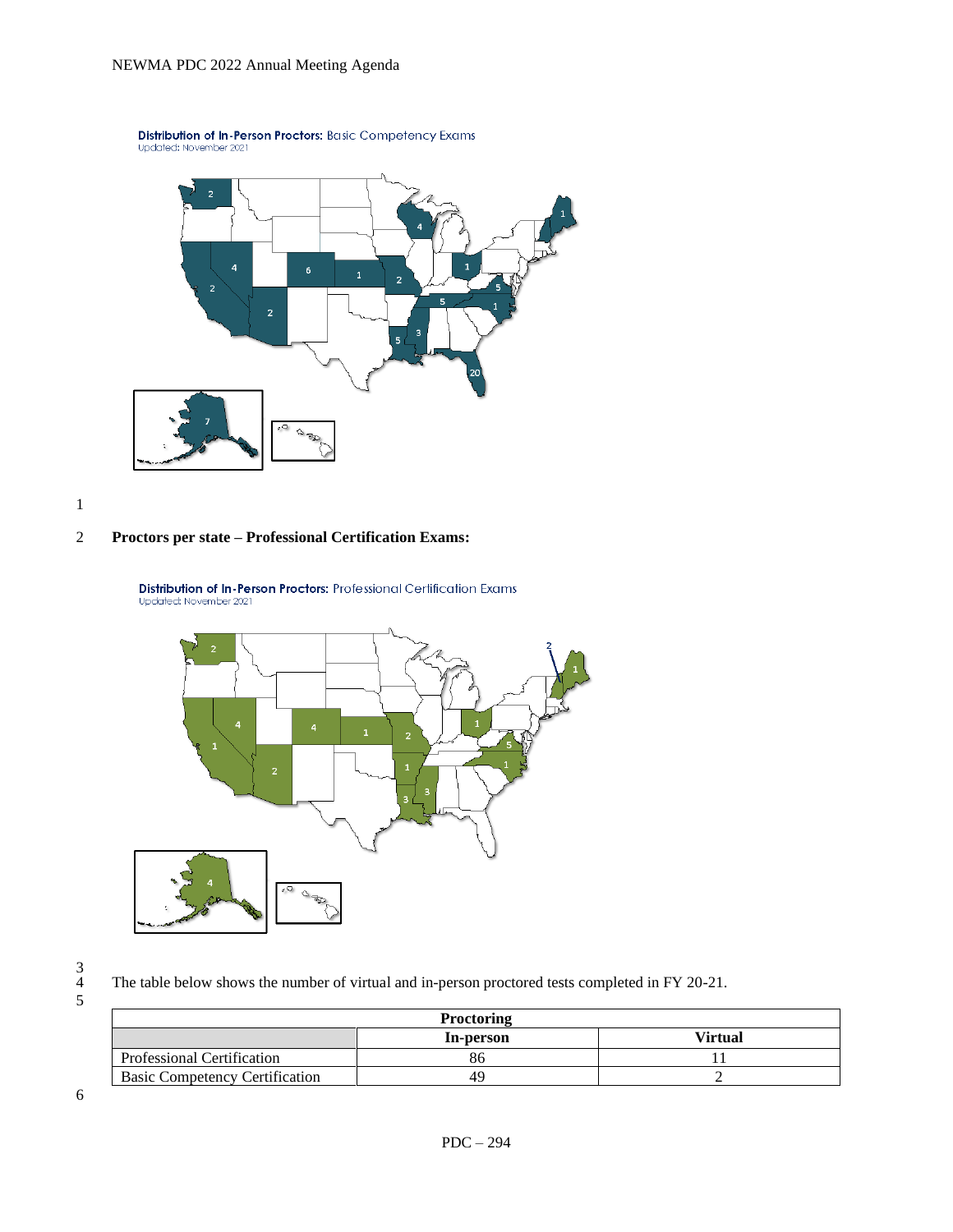## 1 **Status of Current Tests**

2 The NCWM has issued 1168 professional certificates over the past ten years of the Professional Certification Program

3 and 1212 since program inception through September 30, 2021. Of the certificates issued, twelve have been issued to

4 individuals in the private sector. There has been a significant decline in participation in the program. It appears that

5 the decline coincides with the requirement to proctor exams and the pandemic. Some of the certificates have reached 6 their 5-year expiration and certificate holders will need to seek recertification. Several certificates were extended by

7 the Board of Directors to September 2021 to accommodate the difficulties associated with the pandemic.

### 8 **NCWM Professional Certificates**

9 The table below shows the number of certificates awarded over the past ten years and the cumulative total since 10 program inception.

|                                | FY<br>11-12 | FY<br>$12 - 13$ | FY<br>13-14 | FY<br>14-15 | FY<br>$15-16$ | FY<br>16-17 | FY<br>$17 - 18$ | FY<br>18-19 | FY<br>$19 - 20$ | FY<br>$20 - 21$ |
|--------------------------------|-------------|-----------------|-------------|-------------|---------------|-------------|-----------------|-------------|-----------------|-----------------|
| <b>Certificates</b><br>Awarded | 94          | 105             | 62          | 198         | 140           | 142         | 257             | 53          | 57              | 60              |
| <b>Cumulative</b>              | 138         | 243             | 305         | 503         | 643           | 785         | 1042            | 1095        | 1152            | 1212            |

 $\frac{11}{12}$ 

12 The table below shows the states using the professional certification program and the number of certificates earned

13 since program inception and includes expired certificates. The Committee applauds these states and encourages 14 increased use of the certification program.

| <b>State</b>   | <b>Certificates</b> | <b>State</b>         | <b>Certificates</b> | <b>State</b>  | <b>Certificates</b> |
|----------------|---------------------|----------------------|---------------------|---------------|---------------------|
| Minnesota      | 153                 | Arizona              | 28                  | Pennsylvania  |                     |
| Missouri       | 143                 | Nevada               | 27                  | Wyoming       |                     |
| Wisconsin      | 95                  | Maine                | 26                  | Arkansas      | 6                   |
| Maryland       | 77                  | New Mexico           | 25                  | Delaware      | 4                   |
| Louisiana      | 74                  | New York             | 19                  | Michigan      |                     |
| Virginia       | 70                  | Colorado             | 18                  | South Dakota  |                     |
| Mississippi    | 56                  | Connecticut          | 15                  | Oregon        |                     |
| North Carolina | 52                  | Ohio                 | 14                  | Tennessee     |                     |
| Washington     | 50                  | Indiana              | 13                  | Montana       |                     |
| Alaska         | 50                  | Private              | 12                  | New Hampshire |                     |
| Kansas         | 46                  | Idaho                | 11                  | West Virginia |                     |
| California     | 41                  | <b>Massachusetts</b> | 11                  |               |                     |
| Nebraska       | 33                  | Vermont              | 8                   |               |                     |

15

### 16 **NCWM Basic Competency Certificates**

17 The table below shows the number of basic competency certificates awarded since program inception.

|                          | <b>FY17-18</b> | <b>FY18-19</b> | <b>FY19-20</b> | <b>FY20-21</b> | <b>Cumulative</b> |
|--------------------------|----------------|----------------|----------------|----------------|-------------------|
| <b>Basic - Measuring</b> |                | 40             | ι4             |                | 66                |
| <b>Basic - Weighing</b>  |                |                |                |                |                   |
| <b>Total Awarded</b>     |                | 64             | ر_             |                | 107               |

18 The table below shows those states with individuals holding a basic competency certificate. The Committee applauds

19 these states and encourages increased use of the certification program nationwide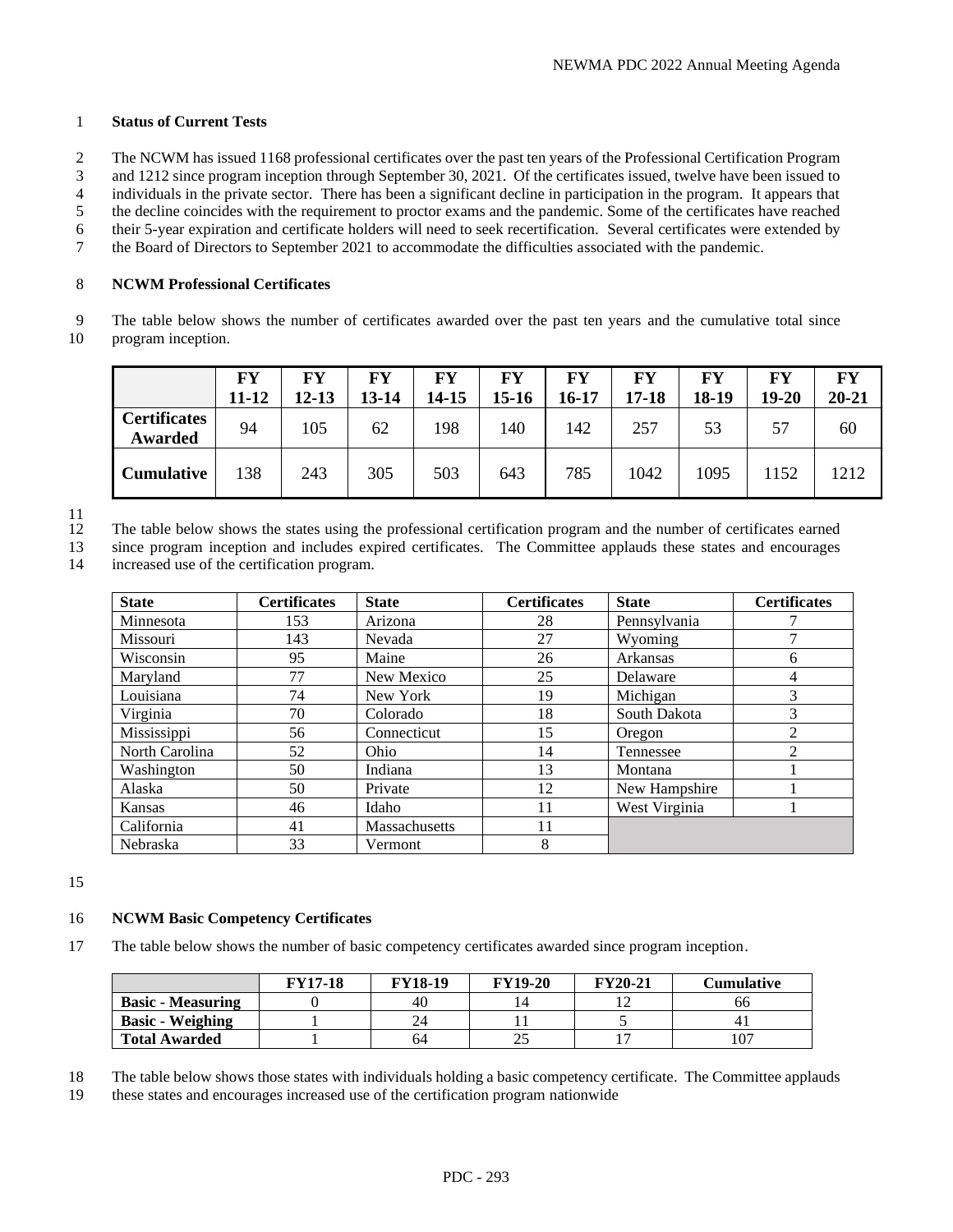| <b>Certificates</b><br><b>State</b> |  | <b>State</b> | <b>Certificates</b> |
|-------------------------------------|--|--------------|---------------------|
| Louisiana                           |  | Florida      |                     |
| Tennessee                           |  | Nevada       |                     |
| Alaska                              |  | Arkansas     |                     |
| Colorado                            |  | Kansas       |                     |

#### **NCWM Meeting Comments:**

2 NCWM 2022 Interim Meeting: The 2022 Interim Meeting was held in an in-person and online hybrid meeting format.

Mr. Jerry Buendel (Certification Coordinator) briefed the members on the results of the FY 21 certification program.

He also suggested that the members consider using NCWM to administer their service agent exams. He noted that

 NCWM has over 1100 questions in the test bank that can be used to build exams and suggested that NCWM could host state specific regulatory questions in their database to use in the exams. Mr. Buendel stated that he has spoken

to service companies that would welcome the opportunity to take a licensing exam that was acceptable to several

states. He indicated that he is available to discuss the possibilities with interested jurisdictions.

No comments were heard during the open hearing.

 The members reviewed the post exam surveys provided by NCWM during the committee agenda review on January 9, 2022.

 NCWM 2021 Interim Meeting: The 2021 Interim Meeting was held virtually and immediately following the conclusion of the NCWM 2020 virtual meeting.

Mr. Robert Huff (DE) asked if NCWM had considered removing the requirement for proctoring. Mr. Hal Prince (FL)

indicated the Board discussed this possibility and the suspension of this requirement would jeopardize the integrity of

the exams and would preclude ever reaching accreditation. We are actively pursuing online proctoring and are hopeful

 this is something that can be offered soon. Mr. Huff pointed out the decline in participation is obvious and those that would like to renew are quite possibly unable to do so. Mr. Ethan Bogren (Westchester Co., NY) indicated his support

for exploring remote proctoring and that currently, lack of access to proctoring is preventing access to the exams for

his jurisdiction. Mr. Brogan continued to suggest if access to the exams and/or proctoring was offered as a benefit of

NCWM membership, it could be of value to inspectors, and promote growth of the membership. Ms. Kristin Macey

(CA) asked how remote proctoring would work. Mr. Jerry Buendel (Certification Coordinator) indicated there are

several providers and tiers of service and they are all being explored. Ms. Angela Godwin (Ventura Co., CA) indicated

remote proctoring is a real need.

 During the committee work session on January 14, 2021, the members reviewed the post exam surveys provided by NCWM. Mr. Buendel compiled the results and presented the information to the committee. The Committee observed that too few examinees were reviewing the learning objectives in the respective exam module prior to taking the exam. The Committee recommended a review the NCWM website to determine if examinees were clearly instructed to review the modules and if the modules were easily accessible. Two survey respondents indicated that it would be beneficial to have a two-step process to indicate that they had completed the section and that their submissions were final. Mr. Paul Floyd (LA) commented that Louisiana was requiring more inspectors to take exams. Mr. Floyd noted that the inspectors had a better grasp of the principles of operation and device exam requirements and as a result were

doing more thorough inspections and were more confident in their findings and determinations.

 The members of the Professional Development Committee also discussed the expiration dates of individual certifications during the work session. The Committee recommends that the Board of Directors take action to extend the dates of all certifications expiring between March 2020 and August 2021 to September 2021. The Committee recognized the difficulties of taking the exams because of restrictions caused by the pandemic as well as the barriers associated with proctoring. The Committee noted that some jurisdictions or service companies may be using the exams to justify promotions or require an employee maintain current certification(s) in order to maintain their current job classification and salary. Mr. Jerry Buendel (Certification Coordinator) stated that the tests are reviewed annually to determine if any changes made to the Handbooks would require changes to the exam questions. Mr. Buendel went on to say that in the past three years, he has made only two changes to current exam questions. The Committee also discussed the precedent that would be set by extending the expiration and concluded that the current extraordinary

circumstances warrant an extension.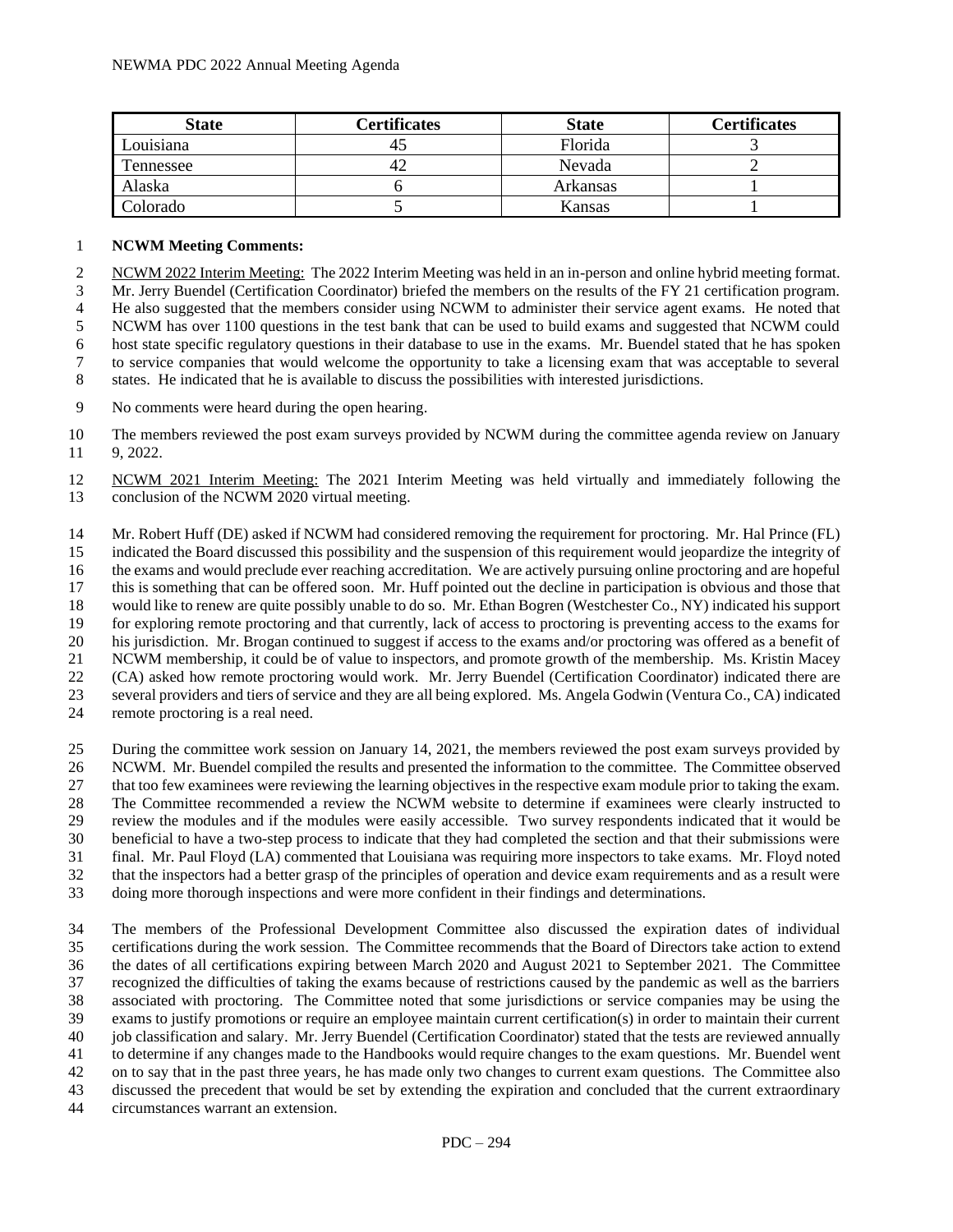1 NCWM 2021 Annual Meeting: The 2021 Annual Meeting was held in an in person and online hybrid meeting session.<br>2 Comments were received in person and from members online. Several comments were heard about the difficulty a Comments were received in person and from members online. Several comments were heard about the difficulty and scope of the exams, particularly when qualifying Registered Service Agents (RSAs). Mr. Scott Simmons (CO) reported that Colorado tried to use the measuring basic competency exam as part of their RSA licensing program. Of the three service companies that had technicians attempt the exam, there was a high failure rate and Colorado concluded that it was too difficult, and too broad in scope for the purpose of RSA licensing. Mr. Simmons suggested that an exam that was narrower in scope could be used for testing RSAs in Colorado. Mr. Greg VanderPlaats (MN) said that the basic competency exams are too broad for use in registering or licensing service technicians, specifically those who specialize in a single device type or class. They also do not charge their RSAs when testing, so moving to the NCWM test would result in incurring a charge that does not currently apply. Mr. VanderPlaats also thanked the Board for approving virtual proctoring and encouraged their continued use. Mr. Kevin Schnepp (CA) added that the general basic competency exams would not work for state licensing requirements and suggested the exams be written for specific device types. Mr. David Boykin (NCR) stated the basic competency exam was too broad. NCR deals with POS systems and the exam covers devices not serviced by NCR technicians. Mr. Loren Minnich (KS) testified that the state laws and regulations were a barrier to using the current basic competency exams. There is some privatization in Kansas and some businesses service very specific device types such that a general exam would not always be appropriate and in some cases, Kansas provides a special exam. Mr. Minnich suggested that there be a way to mark questions during an exam that the test taker thought should be reviewed by NCWM for clarity and consistency.

 Mr. Minnich asked about the importance of accreditation. Mr. Jerry Buendel (Certification Coordinator) explained that accreditation would give the program additional credibility and would assure that we have rigorous processes in place to operate the testing program.

 Mr. Paul Floyd (LA) suggested the exams and questions be reviewed periodically and was concerned about the question review process's impact on accreditation. Mr. Tim Chesser (AR) asked what certification meant and why certifications are good for five years. Mr. Buendel explained that certification demonstrates a thorough understanding of the national technical requirements and their application in regulatory inspections. Five years was selected based on the rate of change to the Handbooks and logical best fit for time between tests.

 Mr. Kurt Floren (Los Angeles Co., CA) suggested we consider dividing exams to have one section cover specific devices and another section tailored to cover a jurisdiction's laws and regulations both exams should include input from the respective state. For example, there could be a pool of 100 questions, and the state could select from these and add their own state-specific requirements questions.

 Mr. Chesser asked where we found Subject Matter Experts (SMEs). Mr. Buendel stated that there are various means of identifying SMEs including a request for assistance via the list serve, participation in the conference, and by their reputation in the weights and measures community.

- Ms. Cheryl Ayer (NH) asked if it would be best to have some weights and measures officials take the competency exams so they can see what it entails to determine whether or not it will serve well for their service agents. Mr. Buendel appreciated the suggestion and agreed that it would be helpful.
- 
- Ms. Tina Butcher (NIST OWM) shared that there has been some reluctance from state weights and measures officials to use the same test for state inspectors and RSAs. The Committee also heard comments that some jurisdictions have
- privatized and/or delegated some functions to RSAs.
- During its work session, the Committee decided to recommend the Board of Directors consider authorizing a work
- group to investigate further refining the NCWM testing program to include licensing programs for RSAs that could
- be utilized by individual states. This work group could address such issues as the need for additional, more specific
- competency exams, and variations in jurisdictional requirements and how to address these to make the test more
- applicable to RSAs. The Committee also reviewed the results of the post exam surveys.

## **Regional Association Comments:**

WWMA 2021 Annual Meeting: David Aguayo, San Luis Obispo County, CA requested additional comments from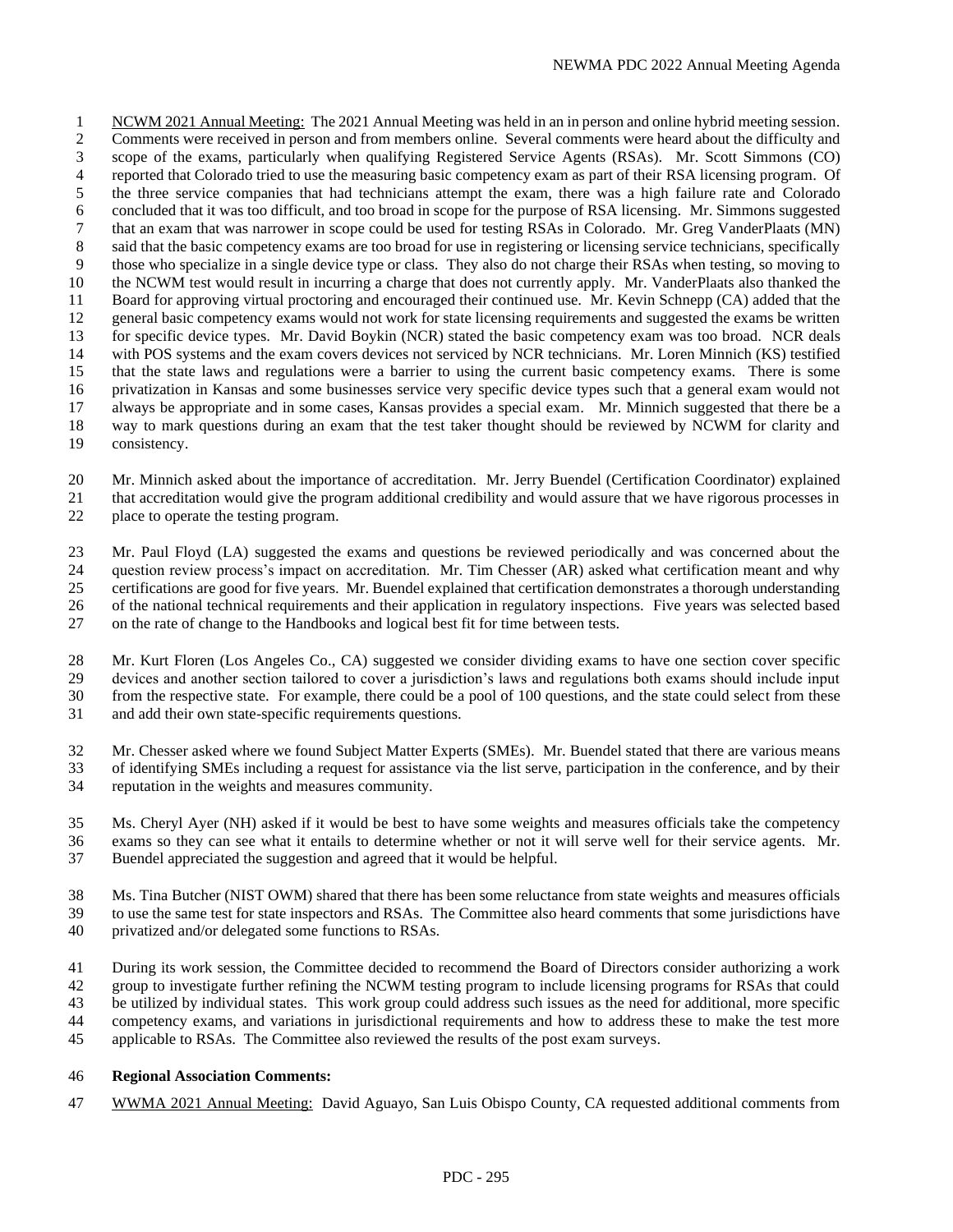- 1 the region regarding Registered Service Agent (RSA) exams for agents who service multiple jurisdictions through the testing program offered by NCWM. testing program offered by NCWM.
- 3

 Mr. Kurt Floren, Los Angeles County, CA commented that RSA exams are tailored to California state laws and regulations for the regions they service, and the exams through the NCWM are more general. He suggested that while some of the core information should be consistent across exams, perhaps there should be a section or sections that allow for information specific to the various jurisdictions. Cadence Matijevich, NV, agreed with Mr. Floren's comments. Both acknowledged that certification and proctoring requirements would complicate the more individualized approach but is worth consideration. Mahesh Albuquerque, Co, commented that the RSA exams should cover only information that agents will need to conduct their business and not extraneous or additional questions not related to their applications. Mr. Albuquerque generally supports the concept Mr. Floren and Ms. Matijevich suggested.

- 13
- 14 The Committee recognizes the importance of developing certification programs for RSAs through the NCWM testing 15 program. The Committee recommends the NCWM Board of Directors support efforts to organize a task group to
- 16 further analyze and develop an action plan to move forward with a national RSA certification program
- 17 SWMA 2021 Annual Meeting: The PDC heard no comments on this item and recommends this item remains 18 informational.
- 19 NEWMA 2021 Interim Meeting: No Comments were heard during open hearings. The committee expressed

20 appreciation for the ongoing efforts of the NCWM Professional Certification Coordinator. The committee chair 21 provided membership with an update on available exams, and exams under development. Membership was also

22 updated regarding available remote proctoring for professional certification and basic competency exams.

- 23 CWMA 2021 Interim Meeting: Mr. Doug Rathbun (IL) provided information regarding college courses have a process
- 24 for proctoring exams online in which the individual uses his/her phone to scan a room to demonstrate that no cheat
- 25 sheets or other materials are available. He indicated this may be beneficial tool to use for the Professional Certification
- 26 Program. Mr. Loren Minnich (KS) representing the Board of Directors indicated they are close to having an online
- 27 proctoring option. Some beta testing has been done and the process is similar to what Mr. Rathbun described. Once
- 28 the details are complete, it should be an easy process to have online proctoring capabilities.

# **NEWMA Report: EDU-1**

| <b>Regional recommendation to NCWM on item status:</b> |  |
|--------------------------------------------------------|--|
|--------------------------------------------------------|--|

- Recommend as a Voting Item on the NCWM agenda
- $\boxtimes$  Recommend as an Information Item on the NCWM agenda
- $\Box$  Recommend as an Assigned Item on the NCWM agenda
- *(To be developed by an NCWM Task Group or Subcommittee)*
- Recommend as a Developing Item on the NCWM agenda
	- *(To be developed by source of the proposal)*
- Recommend Withdrawal of the Item from the NCWM agenda
	- *(In the case of new proposals, do not forward this item to NCWM)*
- No recommendation from the region to NCWM

 *(If this is a new proposal, it will not be forwarded to the national committee by this region)*

**Comments and justification for the regional recommendation to NCWM:** *(This will appear in NCWM reports)* During the 2022 NEWMA Annual Meeting an update was provided. A review of available exams was conducted. The availability of free virtual proctoring for NCWM members was discussed. The committee hopes that the access to virtual proctoring will increase participation. Cheryl Ayers (New Hampshire) commented that their states IT policy will not allow an outside party access to employees' computers. Due to this policy virtual proctoring is not possible on department issued computers. Ms. Ayers wanted to know if this could possibly be an issue in other jurisdictions.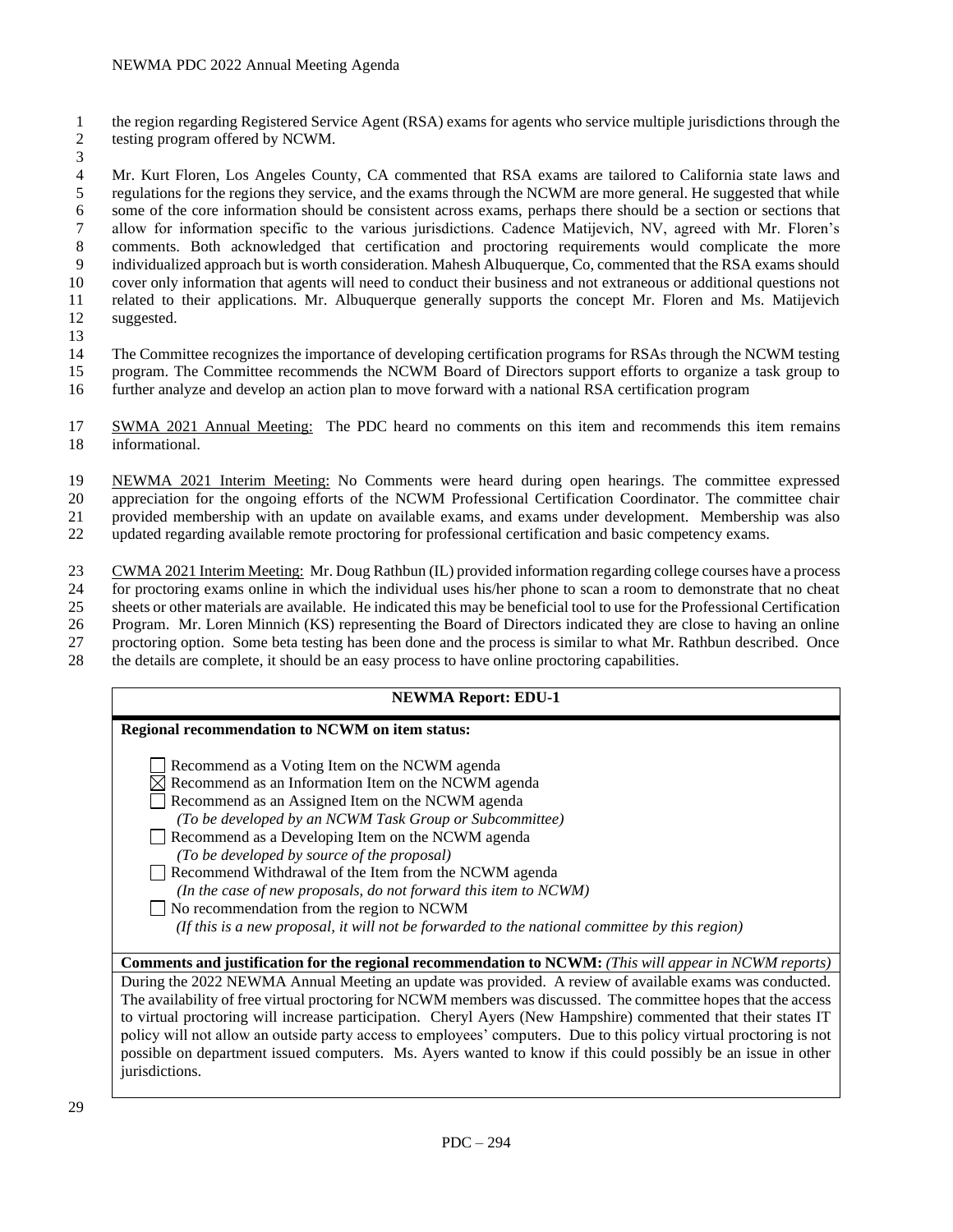## <span id="page-8-0"></span>1 **EDU-2 I Training**

2 The purpose of this item is to share best practices and approaches to training in response to the broad training needs 3 of weights and measures jurisdictions and to serve as a link to various training materials on the web.

4 At the 2022 Interim Meeting, Mrs. Tina Butcher (NIST OWM) provided the following "Summary of NIST OWM<br>5 Training Conducted in 2021." Mrs. Butcher also provided an update on plans for OWM training in 2022 and other

5 Training Conducted in 2021." Mrs. Butcher also provided an update on plans for OWM training in 2022 and other

6 work underway at NIST to assist weights and measures jurisdictions and industry with legal metrology training.

| <b>Summary of NIST OWM Training Conducted in 2021</b>   |                         |           |                           |  |  |  |
|---------------------------------------------------------|-------------------------|-----------|---------------------------|--|--|--|
| <b>Area/Course Name</b>                                 | <b>Start Date</b>       | Location  | No. of<br><b>Students</b> |  |  |  |
| <b>Laboratory Metrology</b>                             |                         |           |                           |  |  |  |
| Fundamentals of Metrology $\&$ LAP Problems Preparation | $1/12/21$ &<br>5/11/21  | Web-based | 6                         |  |  |  |
| <b>Regional Measurement Assurance Programs</b>          |                         |           |                           |  |  |  |
| MidMAP                                                  | 10/24/21                | Web-based | 25                        |  |  |  |
| <b>NEMAP</b>                                            | 08/02/21                | Web-based | 21                        |  |  |  |
| <b>SEMAP</b>                                            | 03/22/21                | Web-based | 32                        |  |  |  |
| <b>SWAP</b>                                             | 08/30/21                | Web-based | 25                        |  |  |  |
| <b>WRAP</b>                                             | 05/03/21                | Web-based | 22                        |  |  |  |
| Webinars                                                |                         |           |                           |  |  |  |
| <b>Basic Uncertainty Concepts</b>                       | 05/20/21                | Web-based | 8                         |  |  |  |
| <b>Contract Review</b>                                  | 03/11/21                | Web-based | $\,8\,$                   |  |  |  |
| <b>Contract Review</b>                                  | 07/29/21                | Web-based | 5                         |  |  |  |
| Document Control and Record Keeping                     | 03/04/21                | Web-based | 10                        |  |  |  |
| Document Control and Record Keeping                     | 07/22/21                | Web-based | 6                         |  |  |  |
| Info Hour - Assessing Field Standards for Calibration & | 06/22/21                | Web-based | 172                       |  |  |  |
| Use (3 sessions: 6/22/21; 9/21/21; & 11/9/21)           |                         |           |                           |  |  |  |
| Software Verification & Validation                      | 06/10/21                | Web-based | 9                         |  |  |  |
| <b>State Laboratory Annual Submission Process</b>       | 07/01/21                | Web-based | 58                        |  |  |  |
| <b>Laws and Metric Program</b>                          |                         |           |                           |  |  |  |
| <b>Packaging &amp; Price Verification</b>               |                         |           |                           |  |  |  |
| Handbook 130 – Examination Procedure for Price          | 5 Sessions              | Web-based | Total                     |  |  |  |
| Verification                                            | Jan to Oct              |           | 178                       |  |  |  |
| 5 Sessions: 1/21/2021; 2/16/2021; 4/14/2021;            | 2021                    |           |                           |  |  |  |
| 7/14/2021; 10/1/2021                                    |                         |           |                           |  |  |  |
| Handbook 130 – Overview of the Uniform Packaging and    | 4 Sessions              | Web-based | Total                     |  |  |  |
| Labeling Regulation                                     | Feb to Oct              |           | 156                       |  |  |  |
| 4 Sessions: 2/17/2021; 4/15/2021; 7/15/2021;            | 2021                    |           |                           |  |  |  |
| 10/7/2021                                               |                         |           |                           |  |  |  |
| Handbook 133 - How to Test Animal Bedding               | 4 Sessions              | Web-based | Total                     |  |  |  |
| 4 Sessions: 2/24/2021; 4/28/2021; 7/13/2021;            | Feb to Oct              |           | 71                        |  |  |  |
| 10/20/2021                                              | 2021                    |           |                           |  |  |  |
| Handbook 133 – Overview of Handbook 133                 | $\overline{5}$ Sessions | Web-based | 195                       |  |  |  |
| 5 Sessions: 2/18/2021; 4/19/2021; 7/27/2021;            | Feb to Oct              |           |                           |  |  |  |
| 8/26/2021; 10/14/2021                                   | 2021                    |           |                           |  |  |  |
| Weights and Measures Inspections - Evidence, Search and | 5 Sessions              | Web-based | Total                     |  |  |  |
| Seizure, and Due Process                                | Jan to Oct              |           | 183                       |  |  |  |
| 5 Sessions: 1/26/2021; 2/23/2021; 4/22/2021;            | 2021                    |           |                           |  |  |  |
| 7/1/2021; 10/26/2021                                    |                         |           |                           |  |  |  |
| LPG (Propane) - Verifying the Net Contents of 20 lb     | 4 Sessions              | Web-based | Total                     |  |  |  |
| Cylinders (Part 1) - NEW                                | Jun to Oct              |           | 338                       |  |  |  |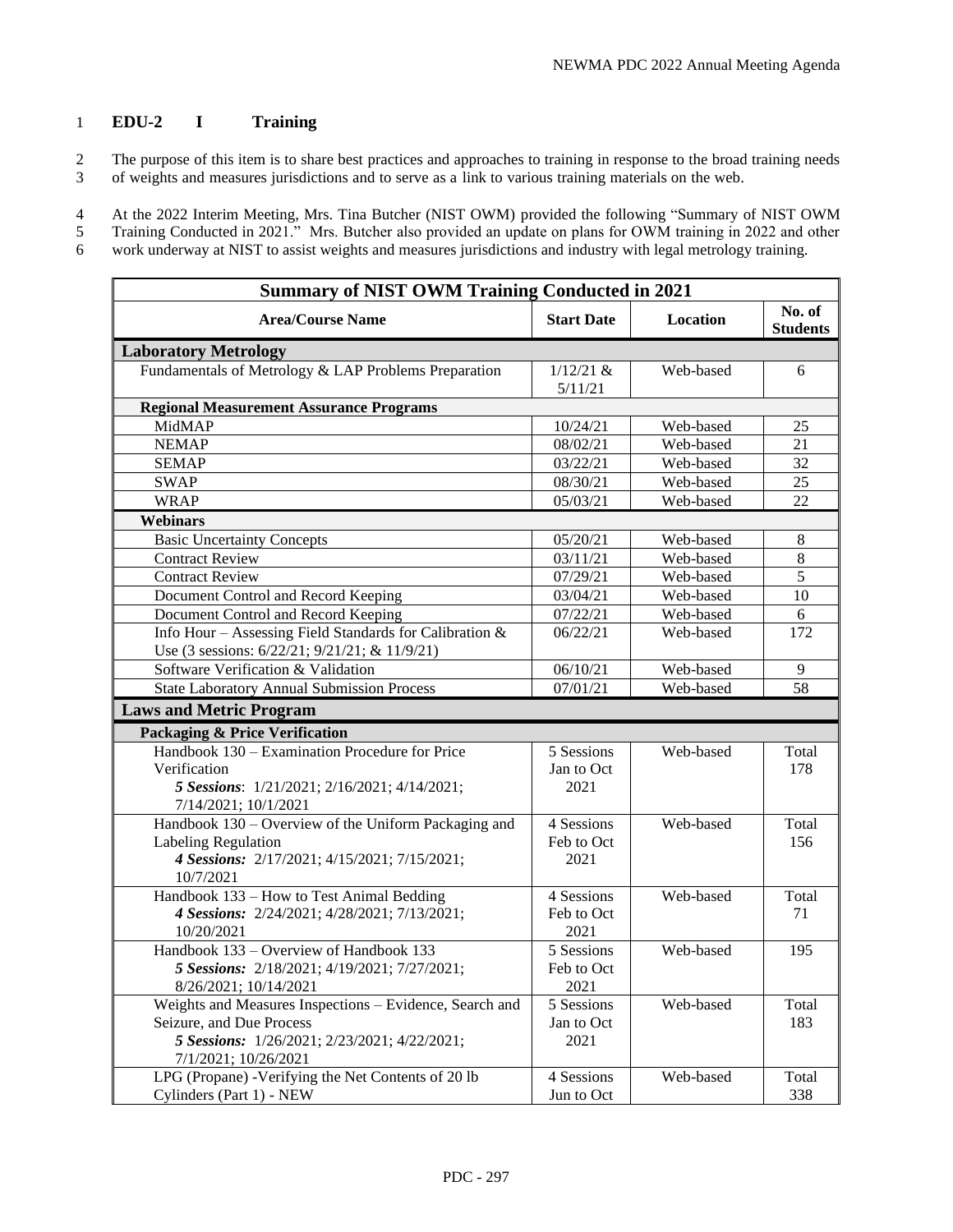| 4 Sessions: 6/30/2021; 7/26/2021; 8/24/2021;          | 2021     |           |    |
|-------------------------------------------------------|----------|-----------|----|
| 10/21/2021                                            |          |           |    |
| <b>Metric Education</b>                               |          |           |    |
| Info Session – Metric Education Resources             | 05/22/21 | Web-based |    |
|                                                       | 09/11/21 | Web-based |    |
|                                                       | 09/29/21 | Web-based | 6  |
| Info Session – Metric Estimation                      | 08/14/21 | Web-based | 6  |
|                                                       | 09/15/21 | Web-based | 3  |
| Measurement System Basics – SI and US Customary Units | 08/26/21 | Webinar   | 23 |
| for Regulatory Officials                              |          |           |    |
| <b>Legal Metrology Devices</b>                        |          |           |    |
| No training seminars were offered in 2021.            |          |           |    |

 The following includes a summary of training-related activities in each NIST OWM Program along with an update on some of OWM's general work in developing and providing legal metrology training.

## **Laboratory Metrology Program**

The following summarizes activities in the NIST OWM Laboratory Metrology Program:

 *General.* All Laboratory Metrology Program training classes were conducted virtually in 2021, with a total of 16 sessions and 407 students. The Lab Administration Workshop for laboratory metrologist was converted from an in-

person format to virtual.

 *Regional Metrology Association Training.* All regional measurement assurance program (RMAP) training was conducted virtually in 2021. After two years of virtual sessions, the Laboratory Metrology Program plans to resume in-person RMAPs in 2022. OWM is holding abbreviated Fundamentals of Metrology Training at the end of SEMAP and WRAP in 2022. This abbreviated training is specially designed for metrologist who took OWM's online Fundamentals of Metrology courses in 2020 and 2021 and will fill the gap between the online course and OWM's regular, in-person Fundamentals course.

 *Laboratory Metrology Program Training in 2022.* The Laboratory Metrology Program is excited to begin opening its doors for in-person training at NIST. OWM received a waiver from NIST's Office of Safety, Health, and Environment to hold small (limited to 4 participants), in-person classes starting January 31, 2022. Preference will be given to metrologist from State/Local weights and measures programs for this in-person training. Additional participants will be included in this training via a virtual format, thus creating a hybrid classroom environment.

### **Laws and Metric Program**

*General.* The Laws and Metric Program conducted 27 webinars on topics related to "Laws and Regulations" in 2021,

this included 6 different topic areas as outlined in the tables above, with 27 sessions and 1121 students. These courses

were offered on a frequency based on the level of demand, but no less than once per quarter during the year. A new

webinar topic was added in June 2021 titled "LPG (Propane) – Verifying the Net Contents of 20 lb Cylinders – Part

1." This new webinar is part of a series of three webinars. Part 2 and Part 3 of this series are being further developed

and will be offered later in 2022.

 The Laws and Metric Program also conducted 6 webinars on the topic of "Metric Education;" this included 6 sessions as described in the tables above with 47 students.

 "In-person" classes have been postponed until further notice, but options are being explored for different training options until in-person classes can resume.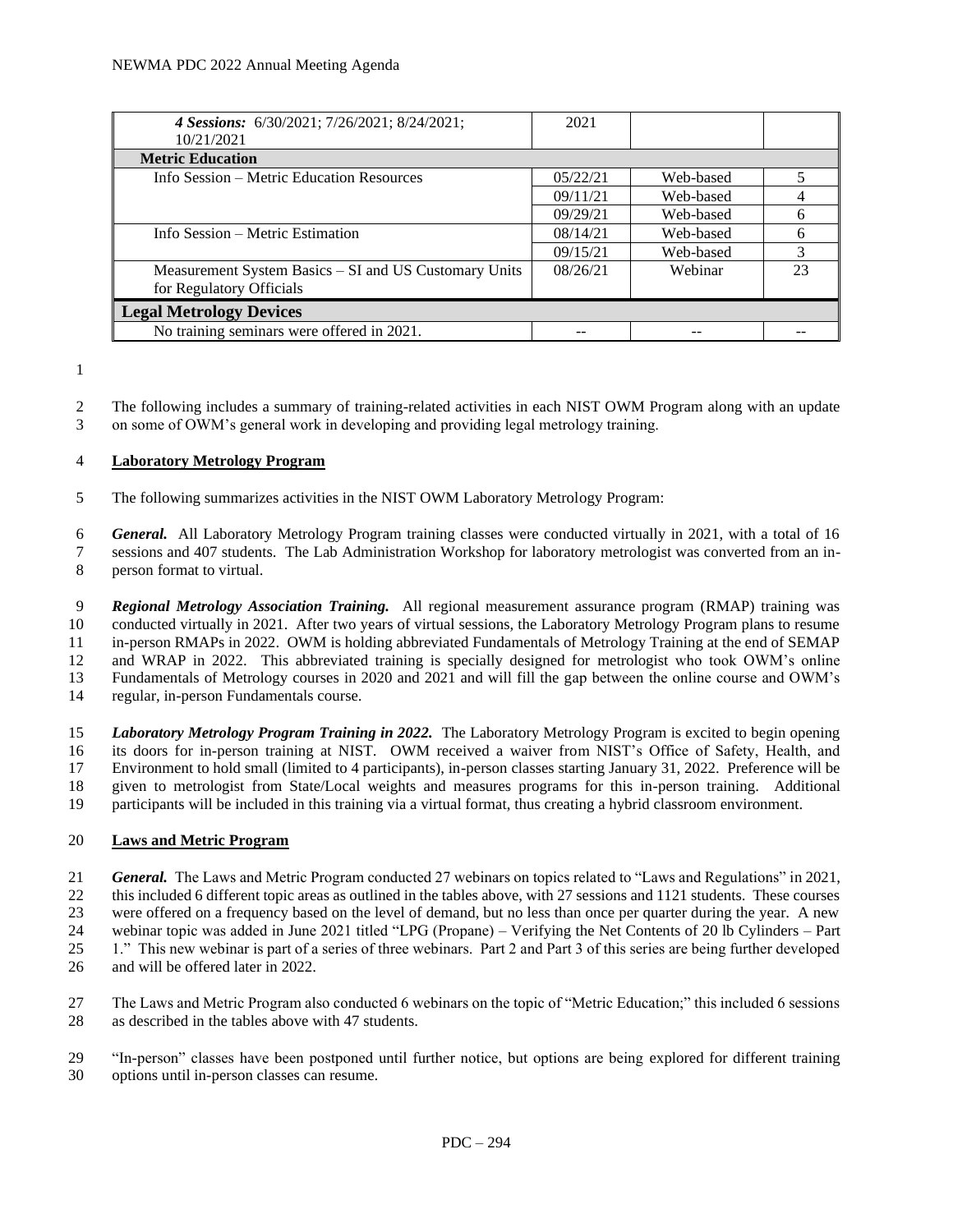## **Legal Metrology Devices Program**

*General.* No webinars were presented by the Legal Metrology Devices Program (LMDP) in 2021. However, several new webinars/courses are in development:

- Reference Scale Verification for Gravimetric Testing
- Electric Vehicle Fueling Systems Inspection and Testing
- Retail Motor-Fuel Dispensers Inspection and Testing

As with the Laws and Metric Program, "in-person" classes for field inspection applications have been postponed until

further notice. However, the Legal Metrology Devices Program is exploring options for "hybrid" and "blended" class

formats, which may combine virtual sessions with limited in-person options.

 The Legal Metrology Devices Program plans to implement "information hour" type educational sessions in 2022 patterned after those used in the past by the Laboratory Metrology Program. These sessions will focus on presenting information on a few select topics, followed by a question and answer session. Topics will be selected from questions OWM has received from officials and industry on various field inspection issues and new inspection areas in the

 marketplace. OWM will also solicit ideas from the community on future topics. OWM technical staff members Lisa Warfield and Rick Harshman will be developing a format, timeline, and initial topic areas for these sessions.

The LMDP also plans to expand available informal learning tools targeted toward field inspection topics. This

 includes adding to existing tools such as study guides, examination procedure outlines, field manuals, and videos as well as exploring the development of new tools such as checklists and frequently asked questions to assist in field

inspections.

#### **General – OWM Training**

- Mrs. Butcher summarized the following statistics for OWM's 2021 training as follows:
- 22 50 classes presented virtually in Lab Metrology and Laws & Metric Programs
- 23 1575 total number of students
- Training includes regulators and industry and an increased interest from international participants

 Mrs. Butcher provided an overview of OWM's training looking forward in 2022. She noted that OWM is beginning to consider options for returning to in-person training. This may begin with limited in-person participants such as provided by the Laboratory Metrology Program onsite at NIST and expanding to include hybrid and blended options involving both virtual and in-person participants.

 In-person options will be dependent on pandemic conditions and consider the conditions at the site where training will be conducted as well as travel restrictions that may apply to trainers and students. The impact of social distancing

requirements on classroom size and configuration and ability to present to groups may also impact training. OWM

will continue to reassess these options as the pandemic situation continues to evolve.

 While OWM fully plans to resume offering in-person training courses when conditions permit, Mrs. Butcher reported, OWM has no intention of eliminating, virtual training options. OWM has reached a significantly larger number of students with virtual training and students who have never had the opportunity to attend NIST OWM training in the past have been able to access training because of the virtual format. Virtual training also offers advantages of

flexibility and reduced costs to learners as well as trainers and makes offering multiple sessions of a given course

more practical.

 OWM plans to expand virtual training to include additional topics on field inspection, particularly on device-related topics and will actively explore "hybrid" and "blended" learning options. This might include options such as:

- 41 Some students attend virtually and some attend in-person;
- Some portions of class are presented in an in-person format (with smaller size classes) and some portions of class are presented virtually (with larger class sizes); and
- Exploring "synchronous" and "asynchronous" formats enhanced with pre-recorded lecture and/or video.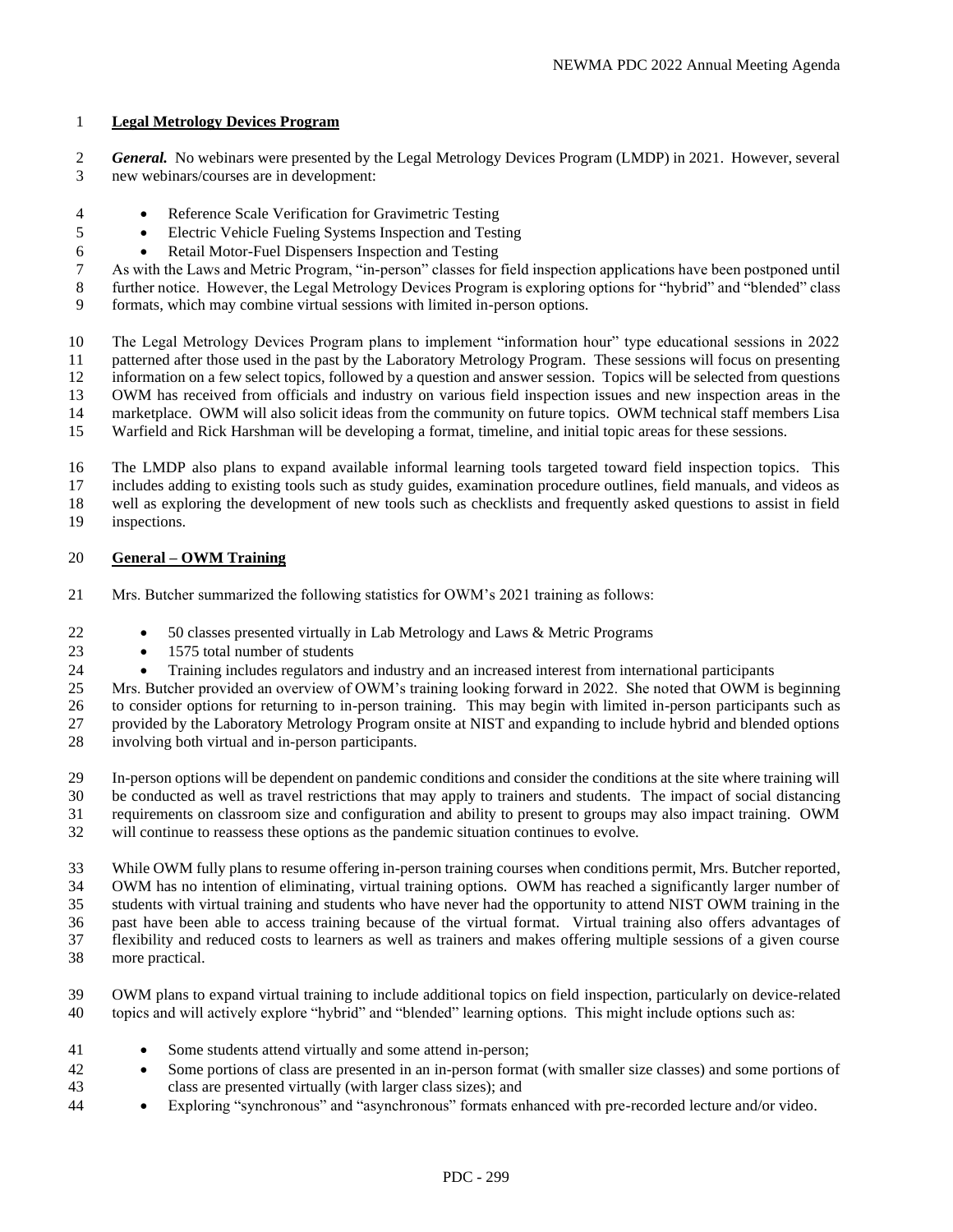These options will likely continue even after OWM returns to in-person training.

 OWM will also be experimenting with available technology and tools to best incorporate elements of "hands on" in field inspection training, recognizing the importance of that "hands on" or "experiential learning" component for field inspection work.

 Mrs. Butcher has previously shared plans at NIST to create a "Virtual Training Studio." She reported this project is well underway with significant monetary and facility support from OWM's parent operating unit, the Physical Measurement Laboratory. This will include outfitting a virtual training space in NIST OWM offices for delivering virtual training and hosting web-based meetings such as work groups and standards development sessions. This "studio" will result in a mid-level space for:

- 10 Conducting virtual training;
- 11 Conducting live demonstrations;
- 12 Video recording and editing;
- Enhancing livestream capabilities;
- Hosting and/or participating in virtual meetings as individuals or as a group; and
- Enable high levels of interactivity with off-site participants with capability to concurrently, view remote participants.
- OWM is presently conducting a bid process for the design and build of the studio. This studio will also enhance OWM's virtual training events and its capability to develop training videos.
- 
- Mrs. Butcher reported OWM recently posted a position (which will be shared with another NIST division) for an
- Audio Visual Production Specialist to oversee these activities targeted in the Virtual Studio project. OWM is excited to fill this position and further extend OWM's ability to provide virtual training events as well as enhance both virtual
- and in-person training.

 Mrs. Butcher reported that OWM trainers are actively participating in their own professional development through participation in a variety of training courses and activities focused on enhancing their abilities in training design,

- development, and delivery, with particular emphasis on virtual and hybrid training venues.
- Mrs. Butcher will continue to provide updates to the Committee and NCWM members at future meetings about available OWM training and future training plans. In the meantime, she reminded those interested in OWM training,
- to periodically consult the OWM Calendar of Events for upcoming training at the following link on the OWM website:
- <https://www.nist.gov/pml/weights-and-measures/about-owm/calendar-events>
- NIST OWM looks forward to continued work with the weights and measures community to develop and implement
- training to assist weights and measures officials and service personnel in their continued professional development.

## **NCWM Meeting Comments:**

- NCWM 2022 Interim Meeting: The 2022 Interim Meeting was held in an in-person and online hybrid meeting format. Ms. Tina Butcher (NIST OWM) gave a presentation on EDU -2. Information was provided on NIST Office of Weights
- and Measures (OWM) trainings offered in 2021 along with upcoming trainings in 2022 as outlined above. Updates to
- the laboratory metrology program, laws and metric program, legal metrology device program, and field inspection
- trainings through NIST OWM were provided. Ms. Butcher provided comments on possible in-person training with
- 38 class sizes limited to four (4) persons. NIST OWM is exploring hybrid-learning options, the possible offering of videos and on demand trainings to meet future training needs. Ms. Butcher reported NIST OWM is in the proc and on demand trainings to meet future training needs. Ms. Butcher reported NIST OWM is in the process of creating
- an on-site training studio to enhance virtual training and production of training videos.
- No comments were received during the open hearings.
- 
- NCWM 2021 Interim Meeting: The 2021 Interim Meeting was held virtually and immediately following the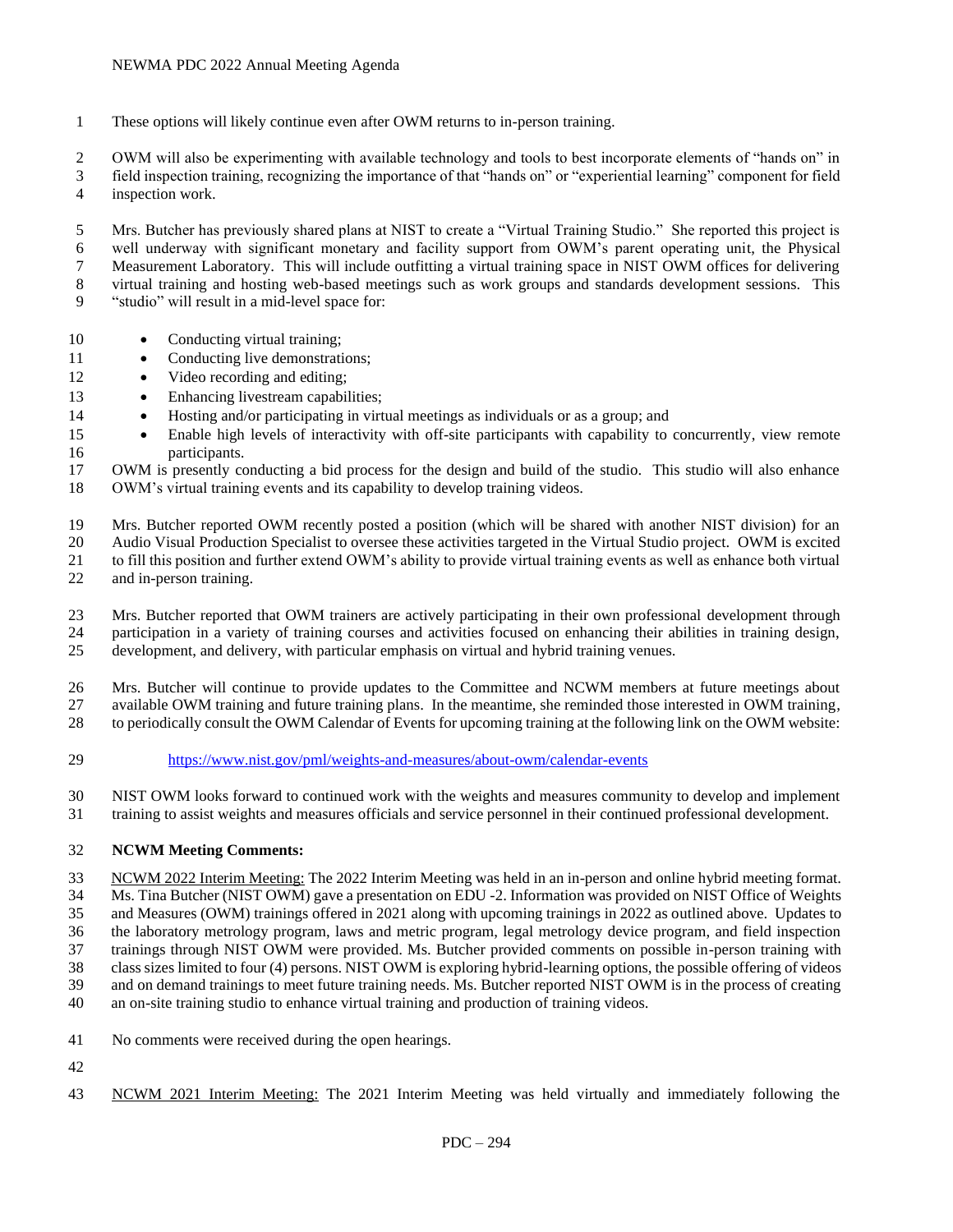- conclusion of the NCWM 2020 virtual meeting. Ms. Cheryl Ayer (NH) asked if NIST OWM was continuing work
- on providing an on-demand video for small capacity scale field inspection. Dr. Doug Olson (NIST OWM) and Ms.
- Tina Butcher (NIST OWM) both indicated the plan was to continue that project. Multiple comments from the
- membership were heard thanking NIST OWM for the training provided. The comments indicated this training was
- invaluable during the pandemic.
- NCWM 2021 Annual Meeting: The 2021 Annual Meeting was held in an in person and online hybrid meeting session.
- Comments were received in person and from members online. During the 2021 Annual Meeting open hearings an updated presentation was given on NIST training activity. The updates are included in Appendix B of this report.
- 
- Ms. Cheryl Ayer (NH) indicated her support for hybrid and virtual training and pointed out that there is cost savings with no need to travel, etc.

## **Regional Association Comments:**

 WWMA 2021 Annual Meeting: Ms. Tina Butcher, NIST OWM, commented that NCWM PDC has requested a summary of NIST trainings each July. A list of trainings from 2019 is included in agenda for this Annual meeting. She commented that online training is ongoing, but no in-person training is currently being conducted. She anticipated

- that in-person trainings would be offered in the future.
- 
- While online training has been especially valuable during the pandemic, the Committee looks forward to the offering of in-person trainings.
- SWMA 2021 Annual Meeting: The PDC heard no comments on this item and recommends this item remains informational.

21 NEWMA 2021 Interim Meeting: Ms. Tina Butcher (NIST OWM) gave a brief update from NIST OWM. NIST is<br>22 not currently offering any in person training at this time and there are no in person trainings on the schedule. NIST not currently offering any in person training at this time and there are no in person trainings on the schedule. NIST has been able to offer numerous virtual web-based trainings to jurisdictions in both the metrology and legal metrology devices fields. She also commented on the great progress taking place on the training studio being planned by NIST which will enhance the availability and quality of virtual trainings that can be offered. Mr. David Sefcik (NIST OWM) gave an update of the NIST training studio. He stated that great progress is being made in moving this forward. There is full commitment and support from NIST management, and all equipment has been purchased. NIST is waiting on a remodel of the building which may take 1-2 years, however that does not prevent NIST staff from working and practicing with the purchased equipment. The goal is to improve the quality and availability of virtual web-based trainings that can be offered, and this will continue to be a work in progress.

- CWMA 2021 Interim Meeting: Ms. Tina Butcher (NIST OWM) provided an update from NIST indicating that all training is currently being done virtually but will resume in-person once pandemic restrictions have been lifted. She noted that each July the NCWM PDC has requested a summary of NIST OWM training for the prior calendar year.
- A summary of OWM's 2020 training is included in the CWMA's agenda along with a breakdown of training provided in each of the three OWM programs which provide training. Ms. Butcher informed the committee that NIST will
- provide an update on a summary of trainings for a calendar year. Currently, three of the four training programs within
- the OWM provide virtual training. Ms. Butcher indicated that Laboratory Metrology may be the first to return to in-person training but is currently exclusively virtual and will keep a virtual presence in the future in addition to in-person
- trainings. She informed the committee the Legal Metrology Devices Program does not do webinar-based trainings but
- did develop study guides and other resources for study and skill development. NIST has been working to create a
- virtual training studio to host webinars and create videos to be used for trainings and is expected to be complete in the next year and half. Ms. Butcher encouraged members to look for training opportunities frequently as the list of
- available trainings is updated regularly on NIST's website. Mr. Charles Stutesman (KS) commented that he
- appreciates the work of the NIST trainers but has realized the pandemic has brought to light that certain trainings are
- needed that cannot be done virtually such as vehicle scale, LPG bulk truck, etc. Mr. Stutesman indicated he would
- like NCWM to begin developing training programs utilizing the subject matter experts found within its membership. He reminded the committee of the distinction between professional certification and trainings and would like the PDC
- to move forward with generating training materials. Mr. Mike Harrington (IA) complimented the NIST trainings that
- have been made available, specifically mentioning the Evidence Search and Seizure class, which he recommends to
- all inspectors. He also agreed that in-person training offers things that virtual trainings cannot. Mr. Doug Rathbun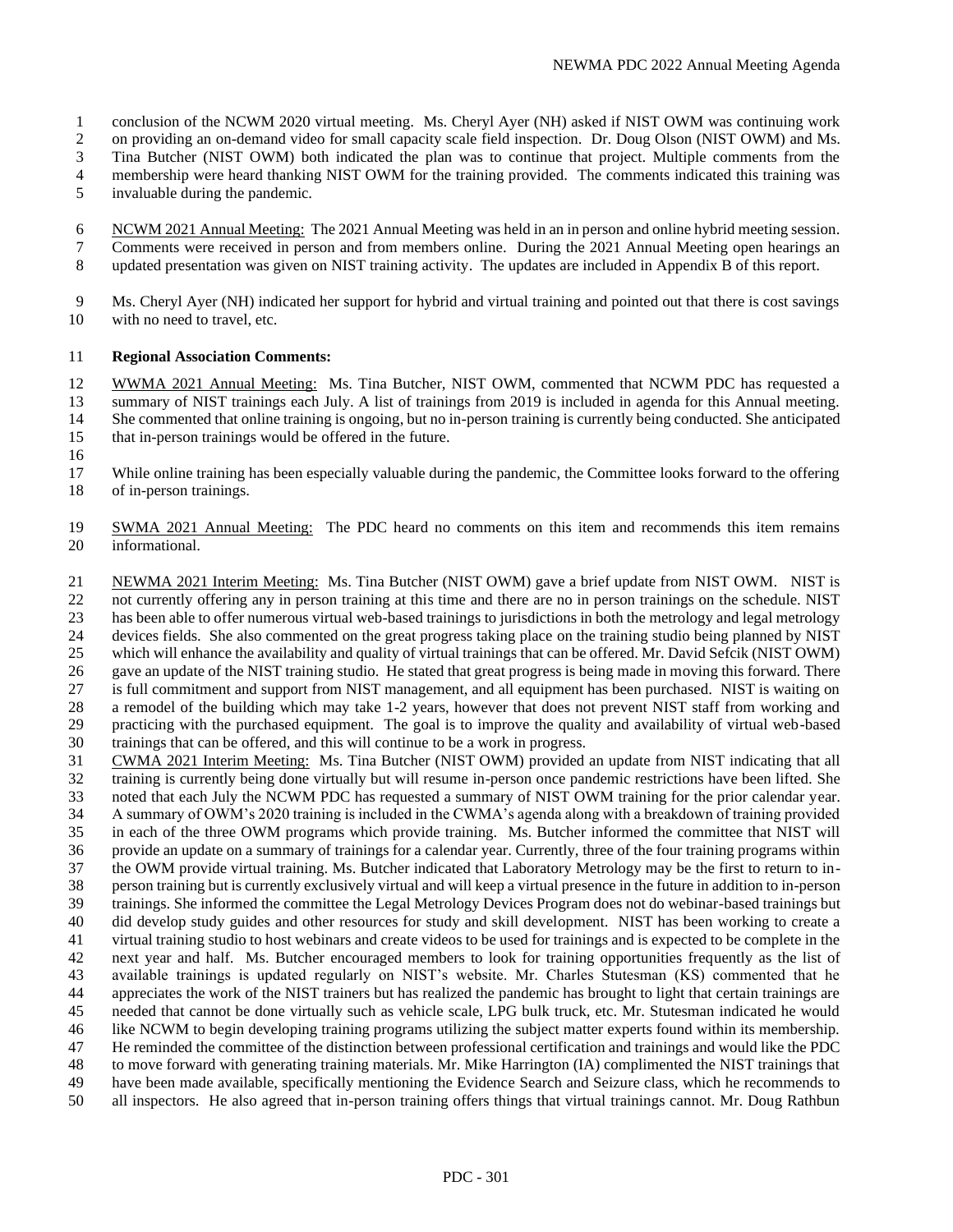- 1 (IL) indicated that during the CWMA executive meeting it was made known the CWMA has a fair amount of funds<br>2 available that may be utilized for in-person training within the Central region. Ms. Tina Butcher (NIST OWM)
- 2 available that may be utilized for in-person training within the Central region. Ms. Tina Butcher (NIST OWM) 3 concurred with previous commenters that there is a lot of expertise in the community and that a vast amount of training
- 4 is provided informally, and informal training holds a critical place in professional development.

| <b>NEWMA Report: EDU-2</b>                                                                                                   |
|------------------------------------------------------------------------------------------------------------------------------|
| Regional recommendation to NCWM on item status:                                                                              |
| Recommend as a Voting Item on the NCWM agenda                                                                                |
| $\boxtimes$ Recommend as an Information Item on the NCWM agenda                                                              |
| Recommend as an Assigned Item on the NCWM agenda                                                                             |
| (To be developed by an NCWM Task Group or Subcommittee)                                                                      |
| Recommend as a Developing Item on the NCWM agenda                                                                            |
| (To be developed by source of the proposal)                                                                                  |
| Recommend Withdrawal of the Item from the NCWM agenda                                                                        |
| (In the case of new proposals, do not forward this item to NCWM)                                                             |
| $\Box$ No recommendation from the region to NCWM                                                                             |
| (If this is a new proposal, it will not be forwarded to the national committee by this region)                               |
| Comments and justification for the regional recommendation to NCWM: (This will appear in NCWM reports)                       |
| During the 2022 NEWMA Annual Meeting a training update was provided by Tina Butcher (NIST OWM). In early                     |
| 2022 NIST OWM was granted clearance to once again host limited in person training for legal metrology. Classes               |
| are limited to four students and one instructor. As the year progresses the hope is that less restrictive in person training |
| with expanding subject matter will be available. A noted benefit of virtual training during the pandemic has been            |
| increased participation. More people have access to NIST administered training than ever before due to the                   |
| availability of both synchronous and asynchronous training modules. NIST OWM is continuing work building a                   |
| virtual learning studio in an effort to produce a more professional training product for participants. The expectation       |
| is that virtual training will continue to be available once in person training resumes in full.                              |

5

## <span id="page-13-0"></span>6 **EDU-3 I Instructor Improvement**

 The Committee has reiterated multiple times in the past that the responsibility for the training employee rests with individual organizations (weights and measures jurisdictions and industry alike). While NIST and other training providers offer excellent sources of training and training materials, organizations must develop and manage their own training programs, including developing trainers; establishing individual development plans for employees; and identifying strategies for continually assessing and responding to training needs. The Committee recognizes that NIST OWM cannot possibly train all weights and measures inspectors in the country. The state and municipal jurisdictions have ultimate responsibility for training and qualifying their personnel. To fulfill this responsibility, jurisdictions should be making individual plans to maintain or bolster their training efforts. NIST OWM should be viewed as one vital resource to support that effort. The Professional Development Committee is another resource. The Committee has created and posted on its website, the "Body of Knowledge" to establish uniform learning objectives for weights 17 and measures professionals. In addition, the Committee has posted a Model Field Training Program document on its website. This program outlines methods to evaluate and document training and offers guidance on training new inspectors and taking steps to ensure their ongoing development.

- 20 NIST OWM has also provided ongoing contributions to assist the community in the development of instructors. OWM 21 has provided legal metrology training for weights and measures jurisdictions and industry for many years but does not 22 have the resources to respond to the numerous training requests it receives. OWM has long recognized that there are
- 23 many individuals with extensive legal metrology experience who have the skills needed to provide this type of training.
- 24 OWM hopes to continue to draw from this pool to develop trainers who can present schools with NIST, thus leveraging
- 25 NIST resources; providing more timely classes; and providing a way to more broadly share the valuable expertise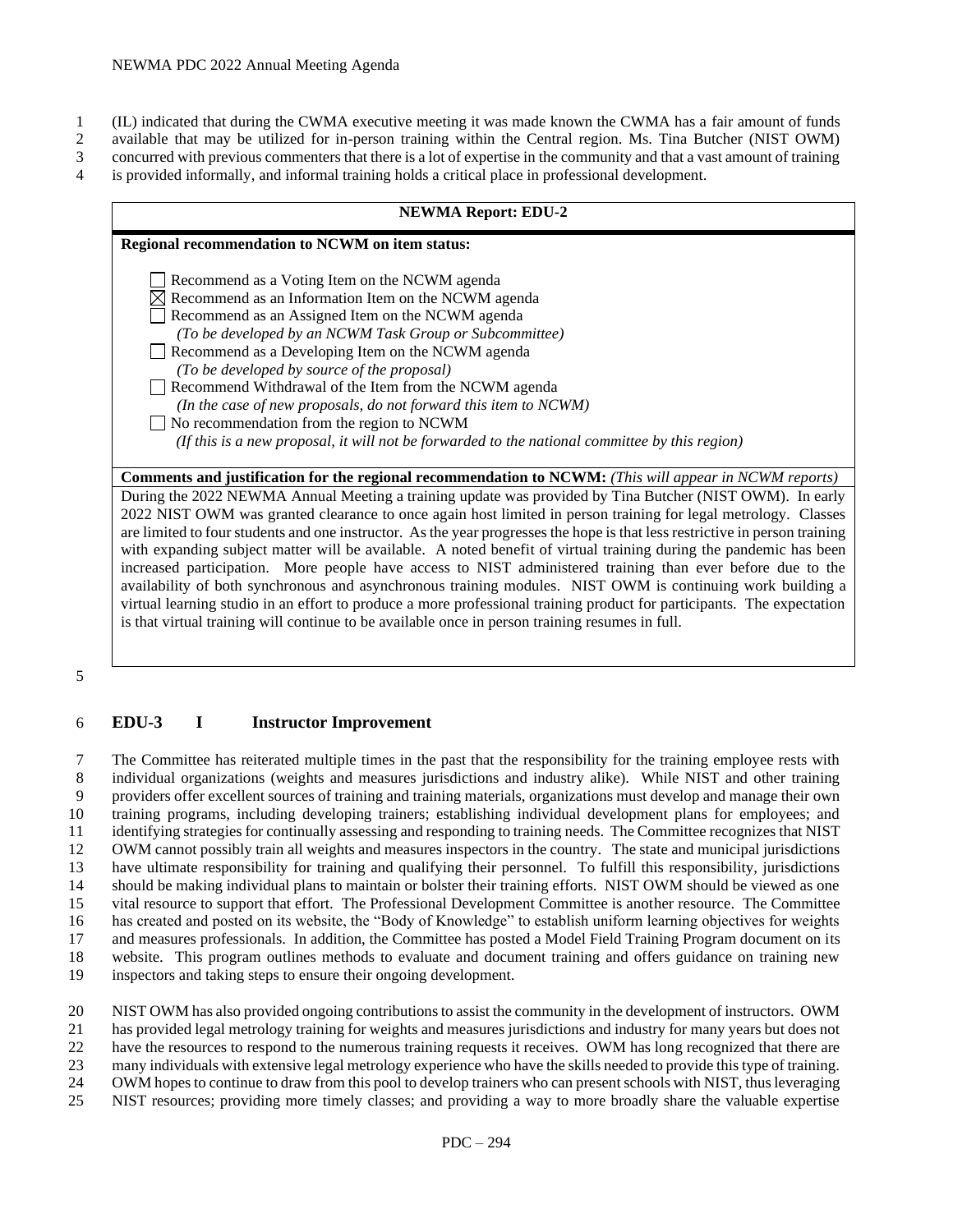- these individuals possess. In the past ten years, NIST OWM has taken on more field inspection classes than it would
- otherwise be able to do because of the co-instructors drawn from its current pool of trainers.
- Mrs. Tina Butcher (NIST OWM) has regularly updated the Committee on instructor development work by NIST OWM.
- See the Committee's past reports for background information on this item along with other details on available tools for trainer development and NIST OWM's efforts and partnership with the NCWM to continue this work.

## **NCWM Meeting Comments:**

- NCWM 2022 Interim Meeting: The 2022 Interim Meeting was held in an in-person and online hybrid meeting format. Mrs. Tina Butcher (NIST OWM) gave a presentation on EDU-3. She reported no new work was done by NIST in the area of instructor improvement in 2021. This was solely due to pandemic-related interruption of in-person NIST OWM training events. The NIST OWM plans to continue collaboration efforts with external trainers in 2022.
- As noted during past updates, Mrs. Butcher emphasized that OWM sincerely appreciates the time and resources
- committed by these trainers and their organizations in support of this important partnership and the expertise that these
- trainers bring to NIST training events and looks forward to continued collaboration. OWM will continue to provide
- the Committee with updates on its progress as well as continue to collaborate with and support the Committee in its
- work.
- No comments were received during the open hearings.
- 

 NCWM 2021 Interim Meeting: The 2021 Interim Meeting was held virtually and immediately following the conclusion of the NCWM 2020 virtual meeting. Ms. Tina Butcher (NIST OWM) indicated that, due to continued

- restrictions brought about by the COVID-19 pandemic there have been no changes in the status of NIST OWM's work
- in this area from what was reported during the Committee's July 2020 Virtual Technical Sessions. The Committee
- received no comments during the open hearing on this item.
- 24 NCWM 2021 Annual Meeting: The 2021 Annual Meeting was held in an in person and online hybrid meeting session. The Committee received no comments during the open hearing on this item.

### **Regional Association Comments:**

- WWMA 2021 Annual Meeting: During the 2021 WWMA Annual Meeting the following comments were received:
- Ms. Tina Butcher, NIST OWM commented that they work continuously throughout the year to develop new trainers.
- She reports that they intend to return to full cooperation with training partners post-pandemic. Ms. Butcher further commented that she appreciated the efforts of all regional support training throughout the year.
- 
- The Committee continues to support the efforts of NIST and their training partners.
- 33 SWMA 2021 Annual Meeting: The PDC heard no comments on this item and recommends this item remains informational.
- NEWMA 2021 Interim Meeting: No Comments were heard during open hearings. Due to ongoing COVID related restrictions there has not been much activity on this item.
- CWMA 2021 Interim Meeting: Ms. Tina Butcher (NIST OWM) provided a brief update on NIST OWM activities in
- the area of "Instructor Improvement." Because OWM's Instructor Training Program is largely structured around in-
- person training events, little has been done in this area since the restrictions imposed by the COVID-19 pandemic on
- OWM's offering of in-person training. Ms. Butcher indicated that OWM remains fully committed to supporting
- instructor training and expects to resume this collaborative work once in-person training resumes. OWM is also
- considering whether there might be opportunities to collaborate with its current corps of co-instructors in a hybrid
- format, possibly including virtual training for portions of a class in conjunction with a hands-on training portion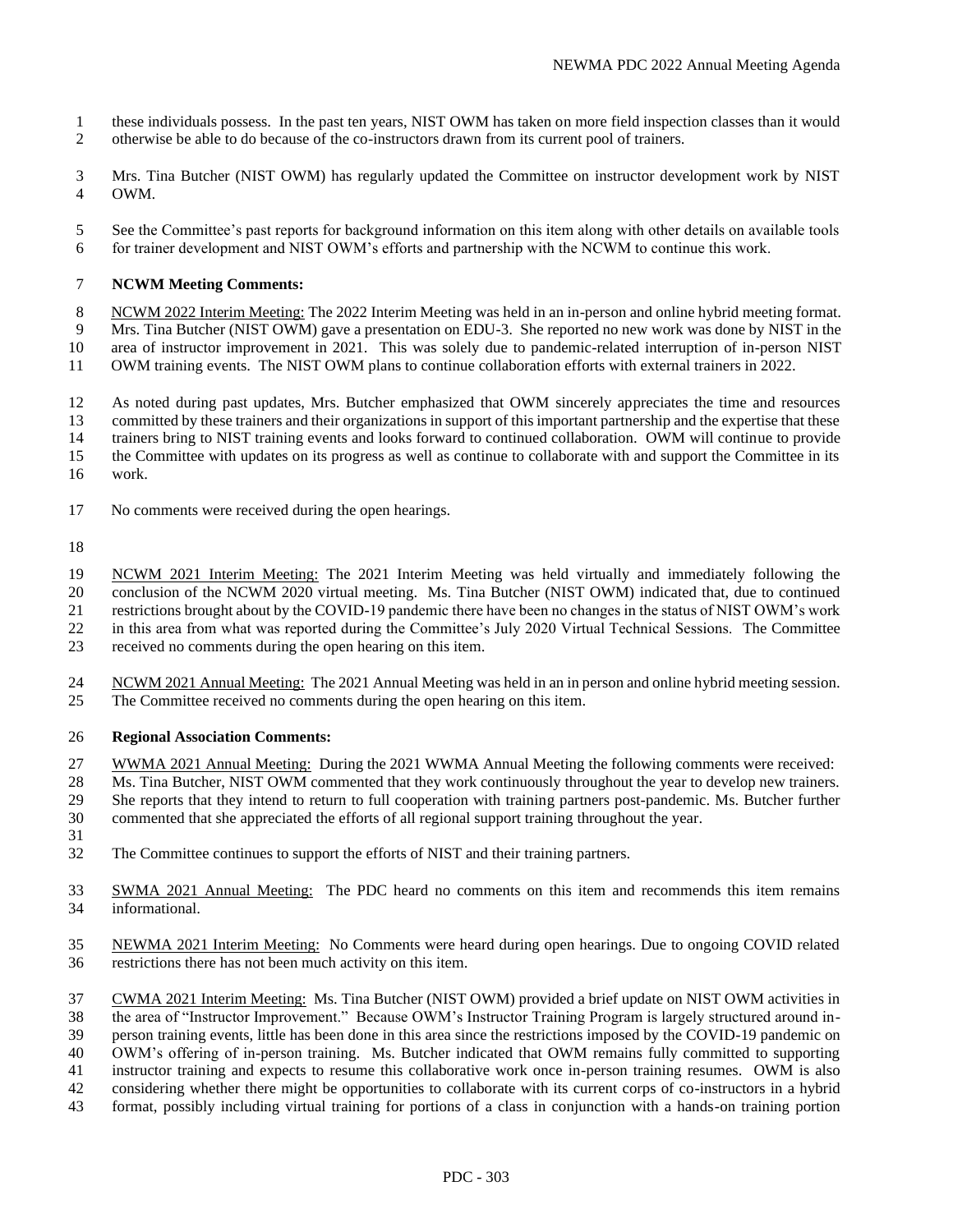1 conducted by co-instructors in their areas. She expressed continued appreciation to these trainers for sharing their<br>2 time and expertise and to their administrators for allowing them to devote time in support of this pr

2 time and expertise and to their administrators for allowing them to devote time in support of this program. Mr. Charles

3 Stutesman (KS) commented he would like to see the conference utilize the persons that have completed the train the

4 trainer programs and have been determined as subject matter experts to conduct trainings. He indicated that using

- 5 those subject matter experts in that way will help fill the gaps in areas that have been exposed as in-person training
- 6 needs due to the pandemic and travel restrictions.

were heard from the floor.

| <b>NEWMA Report: EDU-3</b>                                                                                        |
|-------------------------------------------------------------------------------------------------------------------|
| Regional recommendation to NCWM on item status:                                                                   |
| Recommend as a Voting Item on the NCWM agenda                                                                     |
| $\boxtimes$ Recommend as an Information Item on the NCWM agenda                                                   |
| Recommend as an Assigned Item on the NCWM agenda                                                                  |
| (To be developed by an NCWM Task Group or Subcommittee)                                                           |
| Recommend as a Developing Item on the NCWM agenda                                                                 |
| (To be developed by source of the proposal)                                                                       |
| Recommend Withdrawal of the Item from the NCWM agenda                                                             |
| (In the case of new proposals, do not forward this item to NCWM)                                                  |
| No recommendation from the region to NCWM                                                                         |
| (If this is a new proposal, it will not be forwarded to the national committee by this region)                    |
|                                                                                                                   |
| <b>Comments and justification for the regional recommendation to NCWM:</b> (This will appear in NCWM reports)     |
| During the 2022 NEWMA Annual Meeting instructor improvement was discussed. This item has had little               |
| movement due to the lack of in person training during the pandemic. As in person training is expected to increase |

moving forward the committee is hopeful that so will feedback regarding instructor improvement. No comments

<span id="page-15-0"></span>7

# 8 **EDU-4 I Recommended Topics for Conference Training**

9 The Board of Directors has charged the Committee with recommending appropriate topics for the technical sessions 10 at future annual meetings. The Board of Directors asks the PDC to review and prioritize possible presentation topics 11 and to submit those to the NCWM Chairman. The Chairman will coordinate with NCWM staff to secure presenters.

12 The following is a list of technical presentations made at the NCWM since 2009. Presentations given since 2010 are 13 available at [www.ncwm.com/annual-archive.](https://www.ncwm.com/annual-archive)

- 14 Planning and Coordinating a National Market Place Survey (Ms. Rachelle Miller, WI, 2017)
- 15 The Life Cycle of Petroleum from Well to Retail (Mr. Prentiss Searles, API 2017)
- 16 The United States Mint at Denver Gold, Coins and Embezzlement (Mr. Thomas Fesing, 2016)
- 17 Understanding Transportation Network Systems (Ms. Andrea Ambrose Lobato, Lyft and Mr. Bob O' 18 Leary, Uber 2016)
- 19 Regulatory Consideration for Legalized Marijuana (Ms. Julie Quinn, MN, and Mr. Nick Brechun, CO, 20 2016)
- 21 Motor Oil Quality Violations (Mr. Tom Glenn, Petroleum Quality Institute of America, 2014)
- 22 Making Sense of Electronic Receipts (Mr. Justin Hotard, Vice President and General Manager, NCR 23 Corporation, 2014)
- 24 LNG & CNG Motor Fuel A Technical Briefing from Industry (Mr. Doug Horne, President CVEF, Mr. 25 Zack Wester, Blu, Mr. Jeff Clarke, NGVA, 2014)
- 26 Taximeter Technology Advancements (Mr. Matt Daus, International Association of Transportation 27 Regulators, 2013)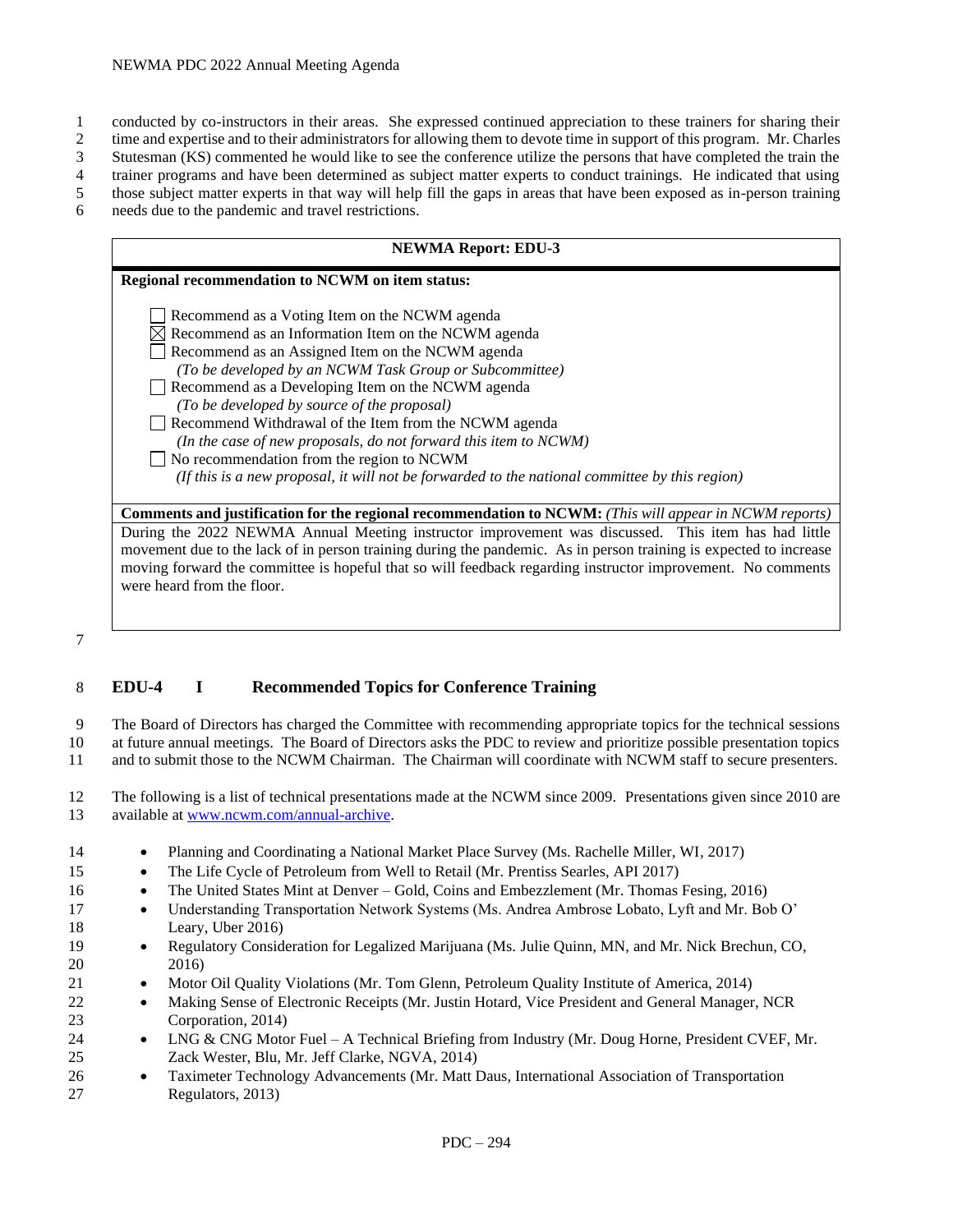- 1 Advanced Vehicles and Fuel Quality (Mr. John M Cabaniss, Jr., Association of Global Automakers, 2013)
- Economic Justification and Demonstrating Value of Weights and Measures (Mr. Tim Chesser, Arkansas Bureau of Standards, 2012)
- Conducting Effective Marketplace Surveys and Investigations (Ms. Judy Cardin, Wisconsin Weights and Measures, 2012)
- Public Relations and Customer Service as Regulators (Mr. Doug Deiman, Alaska Division of Measurement Standards/CVE, 2012)
- 8 An Overview of Unit Pricing in the United States (Mr. David Sefcik, NIST OWM, 2011)
- Grocery Unit Pricing in Australia (Mr. Ian Jarratt, Queensland Consumers Association, 2011)
- Grocery Unit Pricing in Canada (Mr. Ian Jarratt, Queensland Consumers Association, 2011)
- The U.S. Hydrogen Measuring System: The Turning Point? (Ms. Kristin Macey, California Division of Measurement Standards, 2011)
- Corrosion in Ultra Low Sulfur Diesel Underground Storage Systems (Mr. Prentiss Searles and Ms. Lorri Gainawi, American Petroleum Institute, 2010)
- Risk-Based Inspection Schemes (Mr. Henry Oppermann, Weights and Measures Consulting, LLC, 2010)
- Diesel Exhaust Fluid (DEF) (Mr. Gordon Johnson, Gilbarco, Inc., and Mr. Randy Moses, Wayne, 2009)
- Fuel Volatility and Ethanol Blending (Mr. Jim McGetrick, BP Products, 2009)
- 18 Investigative Techniques (Mr. Michael Cleary, Retired, 2009)
- At the Interim Meeting 2019 the following suggestions from the floor for additional topics were received:
- Investigative reporting
- D.E.F. Testing requirements, special considerations (handling, safety, equipment)
- Differentiation between weight classifier and normal rounding scales
- Organizing/publishing existing training materials

### **NCWM Meeting Comments:**

- 25 NCWM 2022 Interim Meeting: The 2022 Interim Meeting was held in an in-person and online hybrid meeting format.
- Mr. Ethan Bogren (Westchester Co., NY) gave a presentation on EDU-4. An overview of recommended topics for conference training was provided to members. Previous training topics were discussed and recommendations were solicited for future training topics.
- No comments were received during the open hearings.
- 

 NCWM 2021 Interim Meeting: Meeting was held virtually and immediately following the conclusion of the NCWM 2020 virtual meeting.

- Ms. Tina Butcher (NIST OWM) offered to develop a technical presentation related to the work their office is doing
- with master meters. Ms. Cheryl Ayer (NH) and Ms. Rachelle Miller (WI) expressed interest. Mr. Charles Stutesman
- (KS) suggested NIST training on the gravimetric proving process and suggested training on the use of error weights
- would be valuable.
- 37 NCWM 2021 Annual Meeting: The 2021 Annual Meeting was held in an in person and online hybrid meeting session.
- PDC member, Mr. Ethan Bogren (Westchester Co., NY) provided an update to recommended topics from previous NCWM and Regional Association meetings.
- Training on gravimetric testing of motor oils
- Training on mass flow meters/master meters
- Training on Class II scales for jewelry and cannabis
- Review of NTEP Organization, Processes, and Certificate system
- Training on method of sale and gravimetric testing for LPG/Propane bottle filling
- Training on testing of EV charging stations
- The Committee received no comments during the open hearing on this item.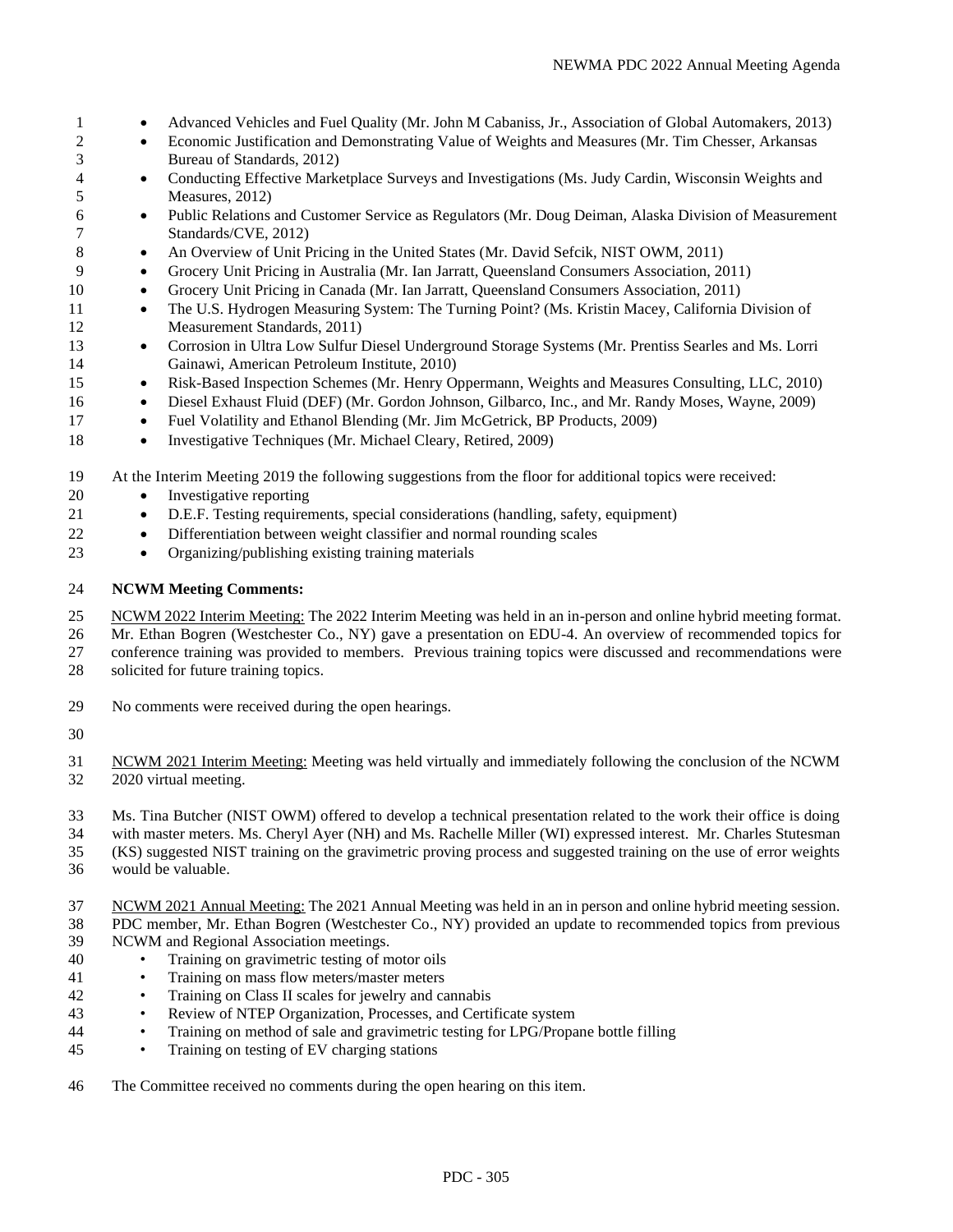#### 1 **Regional Association Comments:**

2 WWMA 2021 Annual Meeting: During the 2021 WWMA Annual Meeting the following comments were received:

3 David Aguayo, San Luis Obispo County, CA stressed the importance of continuous training, and encourages the

4 Committee to provide additional training a opportunities in the regional and national standard setting process. He also

5 encouraged development of training for regional committee members including incoming regional committee chairs.

6 Cadence Matijevich, Nevada, commented that she was encouraged to hear Dr. Lippa's update on regulation related to 7 electrification, EV vehicle, its infrastructure and stressed that it will be very important as we move forward.

8 9 Based on input collected from various standing committee members, the PDC believes there is a need for committee

10 training that is held separate from and prior to the region's annual meeting. The Committee recommends that the

11 Western Weights and Measures Association Board of Directors consider developing a task group for the development

12 of a WWMA committee member and leadership workshop prior to the 2022 WWMA Annual Meeting in Orange

13 County, CA

14 SWMA 2021 Annual Meeting: Mr. Tim Chesser (AR) suggested regional committee training for members of the 15 committees for all four regions. Mr. Steven Benjamin (NC) suggested all states consider following Louisiana's

16 reallocation/pay increase process based on NCWM exams.

17 NEWMA 2021 Interim Meeting: The committee heard comments from Mr. Jimmy Cassidy (MA) that several topics

18 are current and may impact NEWMA regions, stressing the certain growth of Electrical Vehicle Charging Equipment

19 (EVCE) and issues with the sale of Cannabis. He supported these topics on both a national and regional basis and

20 supports additional conversations that NEWMA can have to support regional training in these areas. Mr. Marc

21 Paquette (VT) made comments also supporting EVCE and Cannabis as training topics on both a national and regional

22 basis. He stated that VT is in the process of planning for the eventual testing and inspection of EVCE and is working

- 23 through the legislative process for funding to purchase the testing equipment and additional staff. VT has made a
- 24 significant investment in expanding the number of EVCS and will continue to do so. VT also hopes to provide
- 25 consumer protection in regard to the sale of cannabis through inspections and package weighing of the product.
- 26 CWMA 2021 Interim Meeting: Mr. Charles Stutesman (KS) suggested the topic of gravimetric testing for conference 27 training as well as the topic of understanding fuel quality analysis.

## **NEWMA Report: EDU-4**

## **Regional recommendation to NCWM on item status:**

Recommend as a Voting Item on the NCWM agenda

 $\boxtimes$  Recommend as an Information Item on the NCWM agenda

- Recommend as an Assigned Item on the NCWM agenda
- *(To be developed by an NCWM Task Group or Subcommittee)*
- Recommend as a Developing Item on the NCWM agenda
	- *(To be developed by source of the proposal)*
- Recommend Withdrawal of the Item from the NCWM agenda
	- *(In the case of new proposals, do not forward this item to NCWM)*
- No recommendation from the region to NCWM

 *(If this is a new proposal, it will not be forwarded to the national committee by this region)*

**Comments and justification for the regional recommendation to NCWM:** *(This will appear in NCWM reports)* During the NEWMA Annual Meeting a review of previously stated training topics was discussed. Those topics include training on gravimetric testing of motor oils, training on mass flow meters, Class II scales for jewelry and cannabis, a review of the NTEP process and certification process, method of sale and gravimetric testing for LPG/ bottle filling, and testing of EV charging stations. No comments were heard from the floor.

28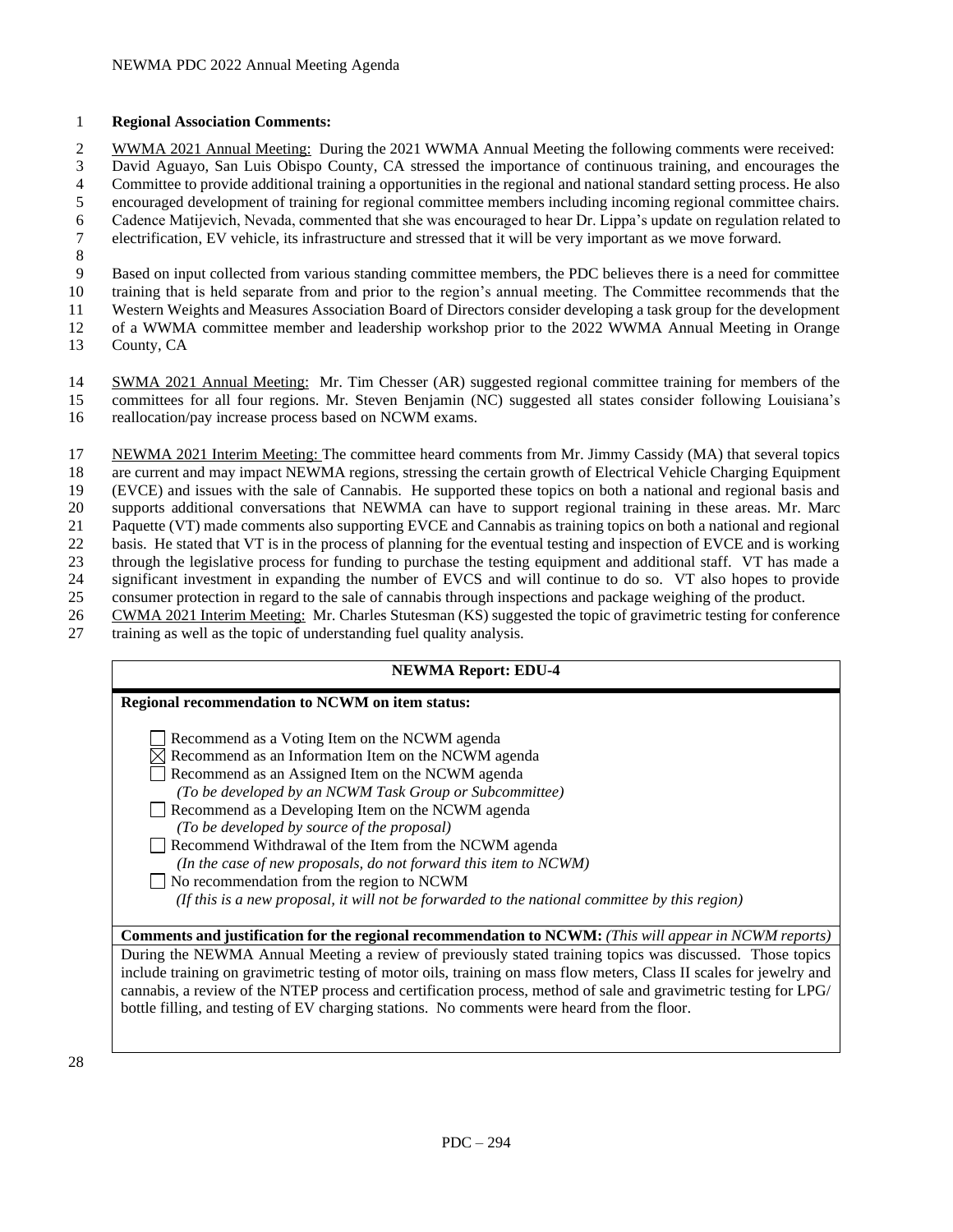# <span id="page-18-0"></span>1 **PMT – PROGRAM MANAGEMENT**

## <span id="page-18-1"></span>2 **PMT-1 I Safety Awareness**

 One of the goals of the PDC is to educate jurisdictions on safety issues and to provide resources to help them implement effective safety and health management programs. The Committee intends to use the safety page at [www.ncwm.com/safety](https://www.ncwm.com/safety) as a place for states to share information and resources to help them address each of the major steps in creating and maintaining an effective safety program.

7 In July 2017, the Board of Directors created the Safety Task Group to create a safety tool kit to help weights and 8 measures organizations create or improve their own safety programs. The toolkit is complete and is posted on the 9 NCWM website at [www.ncwm.com/safety.](https://www.ncwm.com/safety)

10 At the 2018 Annual Meeting, the NCWM BOD decided to make the task group a permanent subcommittee associated 11 with the PDC. The newly formed Safety Subcommittee will assume responsibility for:

- 12 Maintaining and updating the safety toolkit.
- 13 Writing and deploying the NCWM annual safety survey, as well as reporting on the results each year.
- 14 Finding resources and/or developing weights-and-measures-focused materials relating to the top hazards 15 identified through the safety survey or through developing the toolkit.
- 16 Building a safety culture and developing safety leadership within the NCWM through participation on the 17 Safety Subcommittee
- 18 The Safety Subcommittee is currently working to improve the annual safety survey by:
- 19 Including questions about near-miss incidents and about incidents resulting in lost or restricted time over 20 multiple years.
- 21 Contacting counties and associate members to increase participation.
- <sup>22</sup> Writing an instruction guide to help participants gather information they need before completing the survey.

23 The Committee expresses appreciation to the members of the Safety Subcommittee for their willingness to volunteer 24 for this important work.

| <b>Safety Subcommittee Members</b> |                      |                                         |  |
|------------------------------------|----------------------|-----------------------------------------|--|
| Chair                              | John Bell            | Missouri                                |  |
| <b>Public Sector</b>               | <b>Jason Flint</b>   | New Jersey                              |  |
| <b>Public Sector</b>               | Mike Sikula          | New York                                |  |
| Private Sector                     | Tisha Arriaga        | Marathon Petroleum, LLC                 |  |
| Private Sector                     | <b>Bill Callaway</b> | Crompco                                 |  |
| Private Sector                     | Remy Cano            | Northwest Tank & Environmental Services |  |
| Private Sector                     | Robert LaGasse       | Mulch and Soil Council                  |  |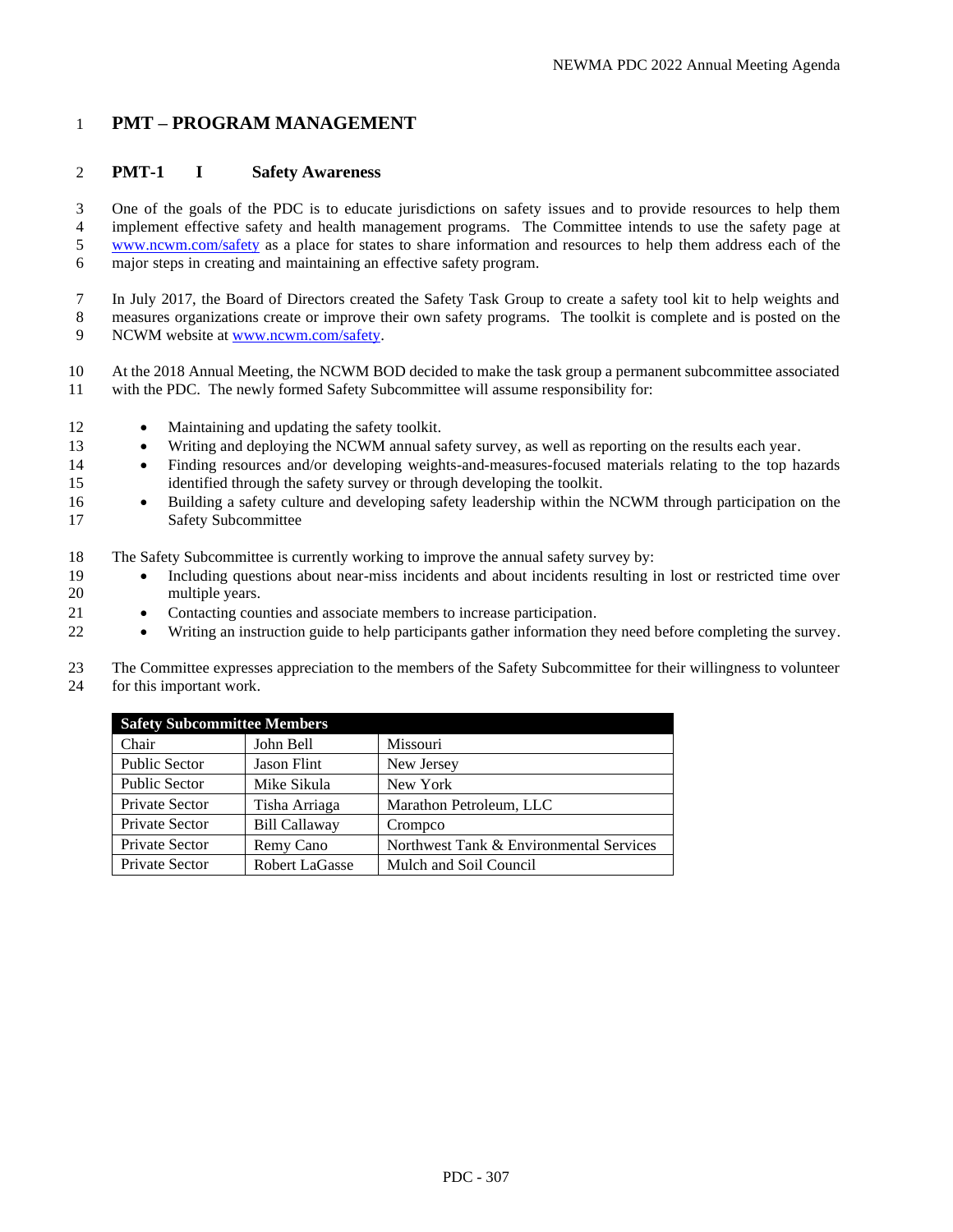The NCWM safety page houses the list of regional safety liaisons and an archive of past safety articles.

## **Regional Safety Liaisons:**

- **Central Weights and Measures Association (CWMA)**
- Mr. John Bell, Missouri Department of Agriculture
- **Northeastern Weights and Measures Association (NEWMA)**
- Mr. Michael Sikula, New York Bureau of Weights and Measures

## **Southern Weights and Measures Association (SWMA)**

Robert Huff, Delaware Department of Agriculture

## **Western Weights and Measures Association (WWMA)**

- Mr. Remy Cano, Northwest Tank & Environmental Services
- Each region is responsible for providing a safety article for the NCWM newsletter according to the following schedule:

| <b>Safety Article Schedule</b> |              |                  |  |
|--------------------------------|--------------|------------------|--|
| Issue 1 (February 2021)        | <b>CWMA</b>  | January 15, 2021 |  |
| Issue $2$ (May $2021$ )        | <b>NEWMA</b> | April 15, 2021   |  |
| Issue 3 (September 2021)       | <b>SWMA</b>  | August 13, 2021  |  |
| Issue 1 (February 2022)        | WWMA         | January 15, 2022 |  |

- The Committee would like to thank the following individuals for their contributions since the 2020 Annual Meeting:
- *The Psychology of Safety* Mr. Ron Armstrong (NWTES)
- *Back to Your Health*  Ms. Elizabeth Koncki (MD)
- *Engineering Controls*  Mr. Mike Sikula (NY)
- *Avoid Hostile Encounters in the Field* Mr. Mike Sikula (NY)
- *Who's Got Your Back*? Mr. Ron Armstrong (NWTES)
- *Cannabis Facility Safety Awareness* Mr. John Bell (MO)

## **NCWM Meeting Comments:**

- 20 NCWM 2022 Interim Meeting: The 2022 Interim Meeting was held in an in-person and online hybrid meeting format.
- Subcommittee Chair, Mr. John Bell (MO) briefed the members on activities of the Safety subcommittee. The Subcommittee may meet between the annual and interim meetings to discuss issue and topics relating to safety. Mr.
- Bell stated the Annual Safety Awareness survey is being revised and will be sent out to state directors once finalized.
- Once comments are received, these will be consolidated for presentation at the 2022 Annual Meeting. A similar
- survey may be developed and sent to industry giving them an opportunity to share their concerns anonymously. Mr.
- Bell requested for himself or any member of the subcommittee to be contacted with any information, which may be
- added to the webpage. Mr. Bell encouraged everyone to read the safety articles published on the NCWM website.
- No comments were heard during the open hearing.
- 29 NCWM 2021 Interim Meeting: The 2021 Interim Meeting was held virtually and immediately following the conclusion of the NCWM 2020 virtual meeting.
- Mr. David Aguayo (San Luis Obispo, Co. CA) PDC Chair reviewed this item in the absence of the Safety
- Subcommittee Chair, Ms. Lori Jacobson (SD). The Committee expressed appreciation to all the regional safety
- representatives for their continued contributions. The CWMA Regional Safety Liaison position is currently vacant.
- Individuals interested in serving in this capacity should contact the CWMA Chair or Board member.

The Committee expresses its appreciation to Ms. Brenda Sharkey (SD) who was the previous CWMA representative

for her work.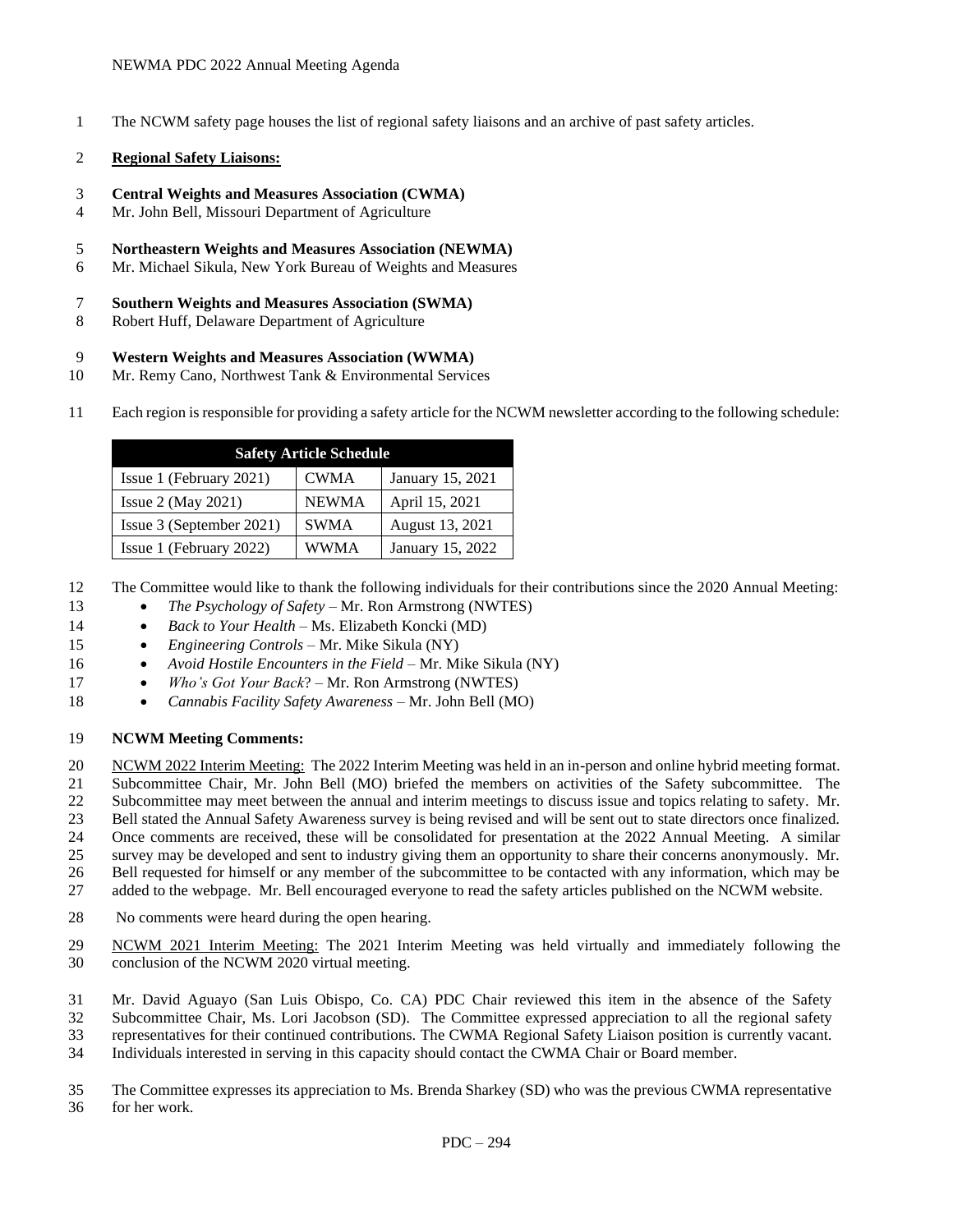- 1 No comments were heard during the open hearing.
- 2 NCWM 2021 Annual Meeting: The 2021 Annual Meeting was held in an in person and online hybrid meeting session.
- 3 Mr. David Aguayo (San Luis Obispo Co., CA), Chair of the PDC reviewed this item due to the current vacancy of
- 4 the Safety Subcommittee Chair. The Committee appreciates the ongoing efforts of the regional safety liaisons for
- 5 their continued contributions to safety articles. The SWMA Regional Safety Liaison position remains vacant.
- 6 The Committee received no comments during the open hearing on this item.

#### 7 **Regional Association Comments:**

 WWMA 2021 Annual Meeting: During the 2021 WWMA Annual Meeting the following comments were received: David Aguayo, San Luis Obispo County, CA stressed the importance of safety and safety training and urged continuation of development of safety standards as new technologies such as electrification are implemented throughout the region and the country. Mr. Ivan Hankins, NCWM Chair, commented that Mr. Johnny Bell, MO has been appointed as the NCWM Safety Subcommittee Chair and stressed the importance of safety in the workplace.

13

18 NEWMA 2021 Interim Meeting: The committee chair expressed gratitude to the regional safety liaison Mike Sikula 19 for his contributions to NCWM. The committee heard comments from Mr. Jimmy Cassidy (MA) encouraging the 20 safety subcommittee to address safety concerns in the area of Cannabis. He stated questions and gave feedback<br>21 including if respirators should be used by inspectors and what the risk of contamination may be with cross 21 including if respirators should be used by inspectors and what the risk of contamination may be with cross<br>22 contamination especially as it relates to inspectors who may hold a Commercial Drivers Licenses. He stressed 22 contamination especially as it relates to inspectors who may hold a Commercial Drivers Licenses. He stressed the 23 importance of ensuring that inspectors can do this work in a safe manner.

 CWMA 2021 Interim Meeting: Committee Chair, Ms. Elizabeth Lambert (MO), provided comment that Mr. John Bell (MO) has been appointed the position of Safety Subcommittee Chair. Mr. John Bell (MO) commented that members have the ability to refer to safety page on the NCWM website. He mentioned job site analysis forms are available from either himself or Don Onwiler (NCWM). Mr. Bell noted Missouri's Office of Administration is developing safety training for their state employees and is asking for material that may be beneficial to share. He also indicated that there is still a vacancy for the SWMA safety liaison position.

## **NEWMA Report: PMT-1**

| Regional recommendation to NCWM on item status: |
|-------------------------------------------------|
| Recommend as a Voting Item on the NCWM agenda   |

Recommend as a Voting Item on the NCWM agenda  $\boxtimes$  Recommend as an Information Item on the NCWM agenda

 $\Box$  Recommend as an Assigned Item on the NCWM agenda

*(To be developed by an NCWM Task Group or Subcommittee)*

- $\Box$  Recommend as a Developing Item on the NCWM agenda
	- *(To be developed by source of the proposal)*
- Recommend Withdrawal of the Item from the NCWM agenda

*(In the case of new proposals, do not forward this item to NCWM)*

No recommendation from the region to NCWM

 *(If this is a new proposal, it will not be forwarded to the national committee by this region)*

**Comments and justification for the regional recommendation to NCWM:** *(This will appear in NCWM reports)* During the 2022 NEWMA Interim Meeting the recent vacancy of the NEWMA Regional Safety Liaison for NCWM was discussed. The committee is seeking volunteers within the organization to fill the position. Jason Flint (New Jersey) provided an update of the NCWM Safety Subcommittee. It was indicated that groups activities have stalled.

<sup>14</sup> The Committee supports the continuation of the Safety Subcommittee and looks forward to future work with the new 15 chairperson Mr. Bell.

<sup>16</sup> SWMA 2021 Annual Meeting: Chairman, Paul Floyd (LA), requested a volunteer for the safety subcommittee from 17 SWMA. Mr. Robert Huff (DE) has volunteered to take on that role.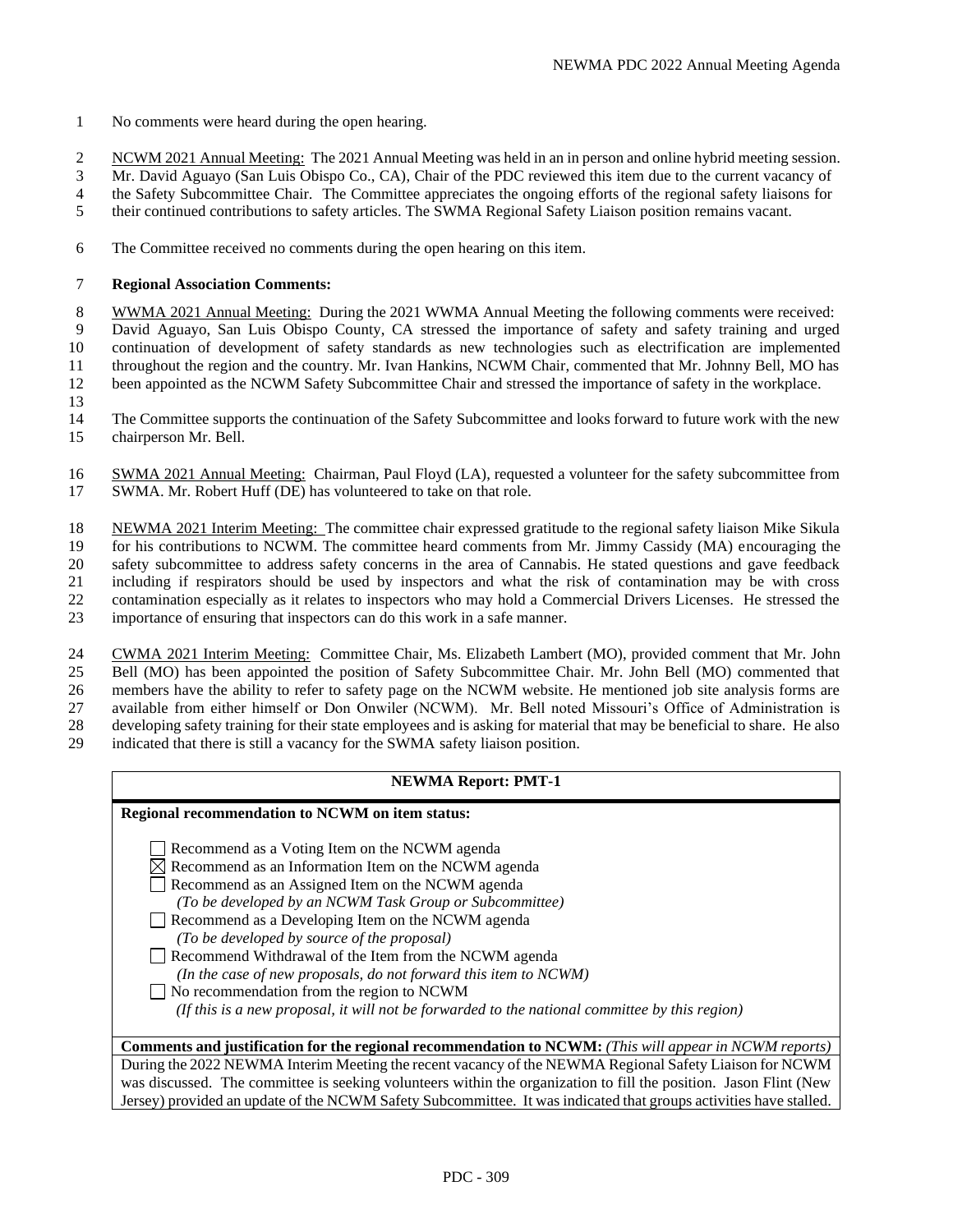There is optimism that the group will reconvene soon to continue its work.

<span id="page-21-0"></span>

## **PMT-2 I Skimmer Education Task Group**

This is a new agenda item added to the report by the PDC after the Publication 15 printing deadline.

 The Skimmer Education Task Group (SETG) held its first meeting during the 2021 Annual Meeting. The SETG is made up of industry members, regulatory officials, and interested parties for the purpose of continuing work identified by the S&T Committee's Credit Card Skimmer Task Group. Under the guidance of the Professional Development Committee (PDC), the task group will develop education and outreach strategies and gather or produce materials to educate regulatory officials, fuel retailers, industry members and consumers on payment card information theft via skimming devices. The SETG will provide information and organize education sessions to share recommendations for safety procedures and technologies to better protect consumer payment information and reduce the risk of skimmer installation at fuel dispensers. The SETG will continue in force until the task group Chair and the PDC Chair agree the work has been completed. The task group may also be disbanded by vote of the NCWM Board of Directors. The

task group will meet via electronic media, teleconferences, face-to-face meetings, or other means available.

 Co-Chair, Ms. Paige Anderson (NACS) provided a report of their meeting held on January 10, 2021 during the open hearing. Following is a summary of her remarks.

The SETG expressed their appreciation for the leadership and assistance of Mr. Hal Prince (FL), the NCWM board

and staff, Mr. David Aguayo (San Luis Obispo Co., CA) and the PDC in helping to create the Task Group. Many of

the Task Group members worked on the policy item before the Specifications and Tolerances (S&T) Committee to

establish user requirements on fuel dispensers to prevent skimming, and during that time recognized the importance

of education and training.

 The SETG's mission to educate the membership and bring together all stakeholders in sharing information on skimming. The SETG recognizes that technology changes include the devices used to steal debit and credit card information, the technology to prevent these thefts, and the criminals become more organized and sophisticated. NCWM provides a powerful platform to bring together all stakeholders – state officials, law enforcement, manufacturers, service companies, retailers, security providers and consumers.

 In organizing the SETG, it was decided that having co-chairs representing both regulatory officials and the private sector demonstrates partnership in combatting skimming and the criminal organizations.

28 The SETG held their first meeting on Sunday, January  $10<sup>th</sup>$ , 2021 via web conference. The number of attendees who attended the meeting was remarkable. It clearly demonstrated that there is a significant need for knowledge on this issue. The SETG discussed and finalized their 2021 goals. The two goals are to:

 1. Establish a library of resources for the public on the NCWM website. The resources will consist of videos, articles, reports, checklists, contact information, best practices, and other information. The SETG recognized that there may be some sensitive or proprietary data that should not be put on the public-facing website but may be shared with the membership or a targeted group of the membership. Alternative distribution methods would be determined and used in these cases. Communicating the availability and location of these resources to the membership and beyond is an important element of the strategy and project.

- 2. Host presentations and briefings from subject matter experts at future NCWM meetings. The SETG is planning to provide such a briefing at the Annual meeting in July 2021. The SETG is looking at 3 key constituencies to provide presentations:
- o Law enforcement overview of the landscape of activity on skimming (e.g., U.S. Secret Service)
- o Private sector security experts to share what they are seeing and describe the types of technology being used by the criminals and methods used to combat skimming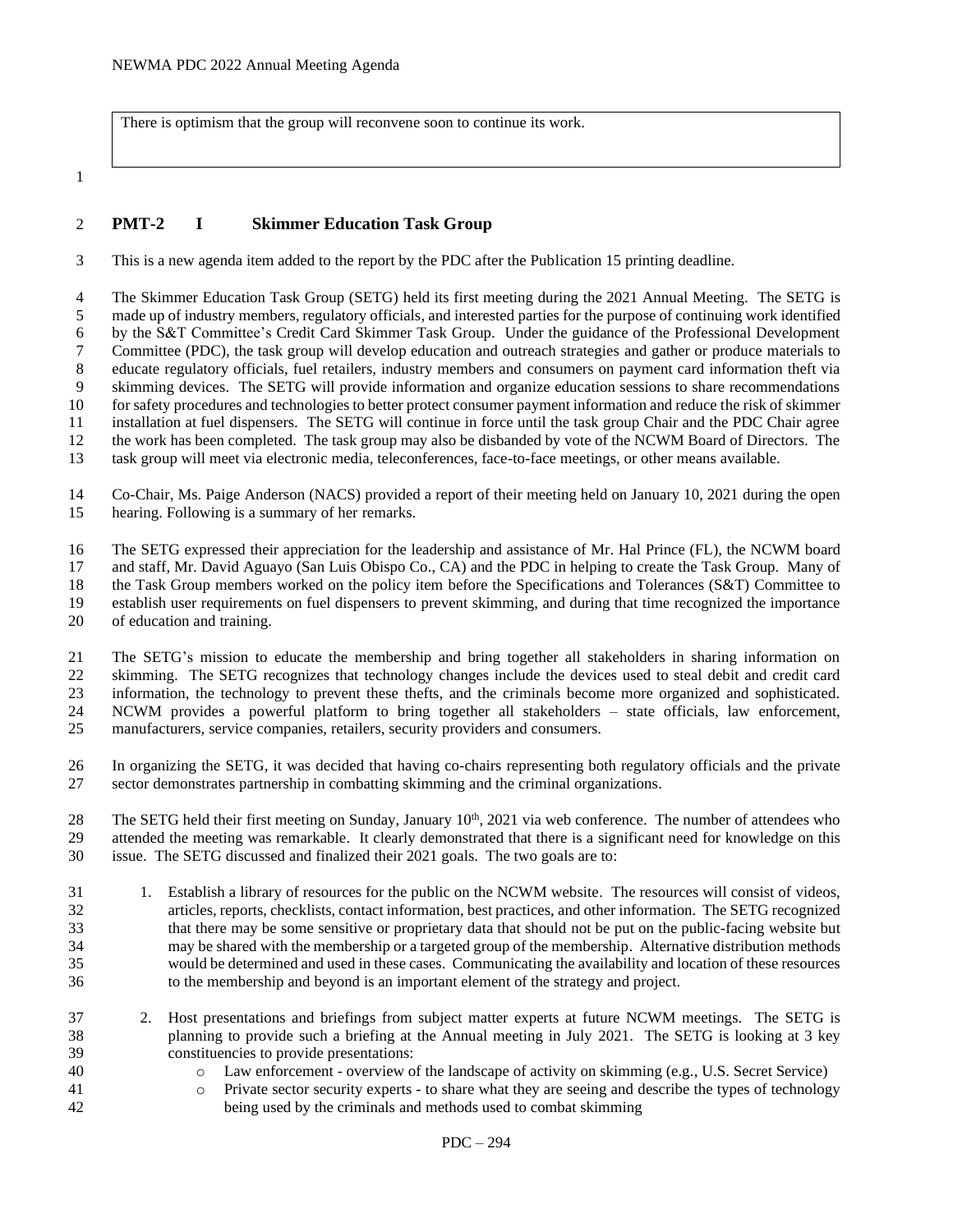1 o Retail/industry - updates on the transition to EMV card readers, etc.

 The SETG is also working to identify other key stakeholders to either present or to join the SETG. These key stakeholders included financial institutions such as banks, credit card providers, and credit unions.

- The SETG welcomes volunteers and encourages participation from all members. If you or your staff are interested,
- contact Ms. Paige Anderson (NACS), Mr. John McGuire (NJ), members of the PDC, or the NCWM staff.

| <b>Skimmer Education Task Group Members</b> |                       |                                    |  |
|---------------------------------------------|-----------------------|------------------------------------|--|
| Co-Chair                                    | Paige Anderson        | <b>NACS</b>                        |  |
| Co-Chair                                    | John McGuire          | New Jersey                         |  |
| Public Sector                               | <b>Bobby Fletcher</b> | Louisiana                          |  |
| <b>Public Sector</b>                        | John Larkin           | California                         |  |
| <b>Public Sector</b>                        | Mike Harrington       | Iowa                               |  |
| <b>Public Sector</b>                        | Vince Wolpert         | Arizona                            |  |
| <b>Public Sector</b>                        | <b>Scott Borse</b>    | <b>PEI</b>                         |  |
| <b>Public Sector</b>                        | Owen Dewitt           | FlintLoc Technologies, LLC         |  |
| <b>Public Sector</b>                        | <b>Brent Price</b>    | Gilbarco, Inc.                     |  |
| <b>Public Sector</b>                        | Mike Roach            | <b>Invenco Payment Systems</b>     |  |
| <b>Public Sector</b>                        | <b>Scott Schober</b>  | <b>Berkley Varitronics Systems</b> |  |

## **NCWM Meeting Comments:**

NCWM 2022 Interim Meeting: The 2022 Interim Meeting was held in an in-person and online hybrid meeting format.

8 Co-Chair of the SETG, Mr. John McGuire (NJ) reported the SETG continues to educate, promote awareness and share

information regarding payment card skimming and theft. To accomplish this, the Skimming Education Task Group

has focused on inviting subject matter experts to provide informative presentations and discussions on payment card

security, creating a library of resources to help reduce the threat of payment card skimming and other forms of payment

card theft and creating a template or standard form to capturing key information on skimming incidents. The SETG

has identified a potential speaker specializing in security for either the annual meeting in July 2022 or the interim

- meeting next January.
- 

No comments were heard during the open hearing.

 NCWM 2021 Interim Meeting: Meeting was held virtually and immediately following the conclusion of the NCWM 2020 virtual meeting. Ms. Kristin Macey (CA) indicated it has been invaluable to share lessons learned and techniques on detecting skimmers. Sharing experiences with law enforcement agencies, including local and state law enforcement, FBI, and Secret Service is helpful. Ms. Macey recommends the Task Group continue these conversations. Ms. Cheryl Ayer (NH) shared that they worked with the Secret Service in November 2020 to inspect dispensers in several cities. Ms. Ayer stated that New Hampshire fully supports the Skimmer Education Task Group.

 NCWM 2021 Annual Meeting: The 2021 Annual Meeting was held in an in person and online hybrid meeting session. Co-Chair of SETG, Mr. John McGuire (NJ) provided an update to the committee during open hearings. Mr. McGuire provided information on SETG's recent meeting and their future efforts. On July 18, 2021, SETG met in Rochester, 26 NY during the NCMW  $106<sup>th</sup>$  Annual meeting. The following is a summary of his remarks:

- SETG met on two separate occasions searching for a pathway to bring forward education and outreach opportunities on skimmer issues from the weights and measures and law enforcement communities. With 29 the new User Requirement, U.R. 4.2 Security for Retail Motor-Fuel Devices (RMFD), the task group is seeking to create a section under the resource tab on NCWM's website. This would serve as a central repository dedicated to the dissemination of information for skimmer education and outreach. This would provide a means to make available resources such as educational videos, a nationwide alert system, useful forms and documents, and related trainings.
- Videos can be linked to online sources such as YouTube and other sites that share and provide information on skimmers related to RMFDs. Videos and other related content can be exchanged with associate members to educate and potentially provide innovative equipment used in the detection of skimmers.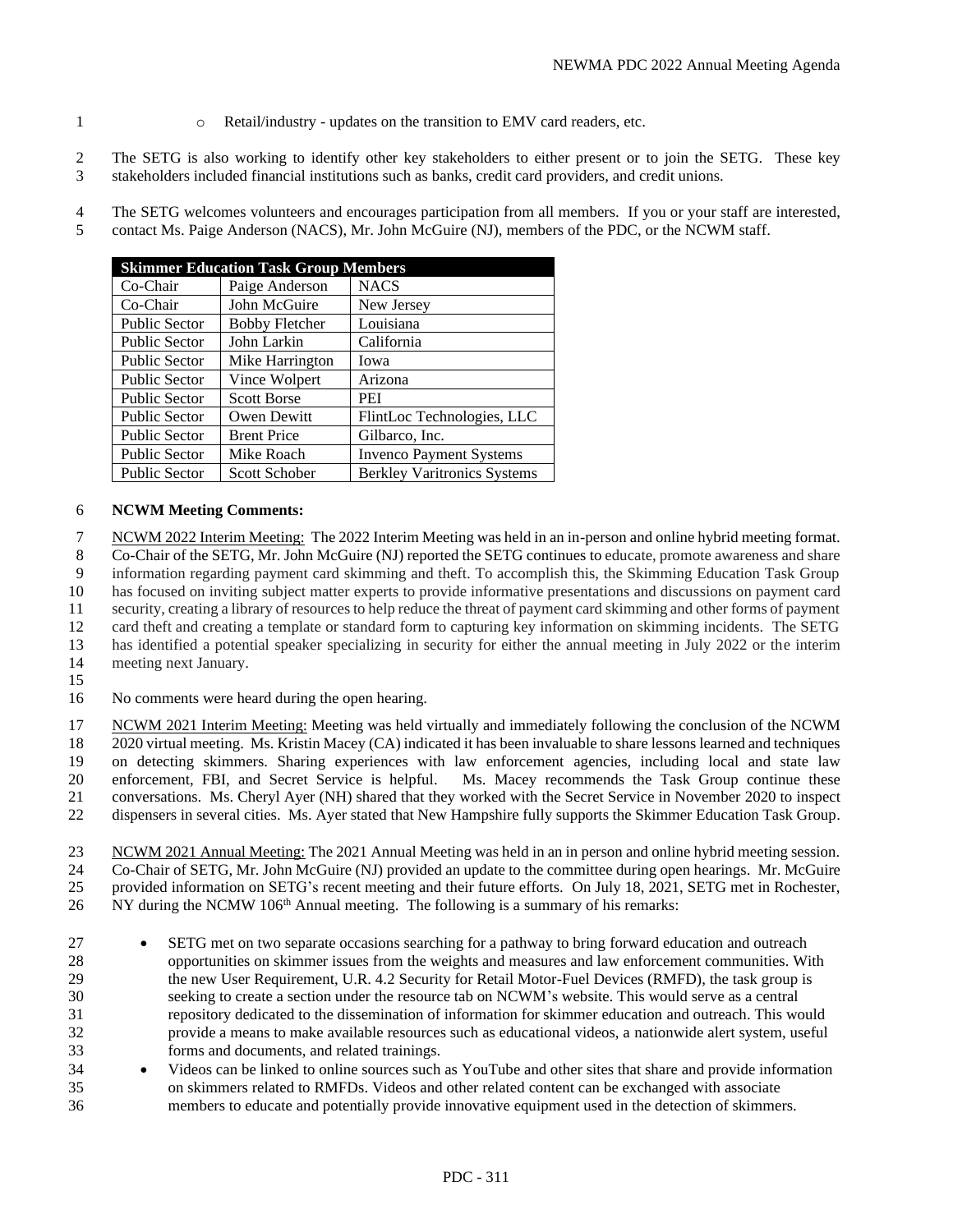- A nationwide alert system to all state directors for immediate notification when a skimmer is detected. The SETG is working towards providing a link for immediate uploading of a detected skimmer to this system. State directors and other authorized users would have the ability to upload information on skimmers, including location of detection, make and model of the RMFD and related skimmer information such as type (E.g., inlay, chip, or thumb drive) and photographs for visual content and clarity. The alert system would be valuable to all jurisdictions in the education and deterrence of skimmers in RMFDs.
- <sup>7</sup> A checklist that would assist in gathering pertinent information to be documented when a skimmer is detected at a RMFD. The SETG is currently culminating information gathered by multiple jurisdiction 8 detected at a RMFD. The SETG is currently culminating information gathered by multiple jurisdictions to provide a comprehensive checklist. Once finalized, the task group will submit to the PDC for further action provide a comprehensive checklist. Once finalized, the task group will submit to the PDC for further action.
- The SETG will be seeking material and presenters through industry partners, including law enforcement officials to provide presentations on skimmers during future NCWM meetings. The focus of these presentations will be to provide current updates, new methods of implementation, technology, and provide resources to membership.
- The SETG will continue to move forward with these ideas to meet their scope and purpose. Updates on the development of these items will be given by the SETG to the PDC.

 WWMA 2021 Annual Meeting: During the 2021 WWMA Annual Meeting the following comments were received: David Aguayo, San Luis Obispo County, CA commented this task group has determined next steps to consolidate best 18 practices in oversight and sharing of information. Because of the variation in the ongoing development of this item in different parts of the country, it is important to share developing information across regions. different parts of the country, it is important to share developing information across regions.

The Committee supports the continuation of this task group and looks forward to learning more from its future work

on its two goals established during the 2021 NCWM Annual meeting; 1) the establishment of a resource library on

skimmers, and 2) training and informational sessions from subject matter experts during subsequent meetings

throughout the year

 SWMA 2021 Annual Meeting: Dr. Bobby Fletcher (LA) gave a report from the skimmer education task group stating the subcommittee was compiling information on credit card skimmers.

 NEWMA 2021 Interim Meeting: Mr. John McGuire (NJ) co-chair of the Skimmer Education Task Group (SETG) gave an update on the groups progress. The SETG met for the second time at the Annual NCWM in Rochester, NY (July18-21, 2021), the group is in its starting phase. The SETG has outlined goals and will be seeking to use the PDC as an ongoing platform for the group. The SETG will be proposing to use the Resource Tab, located on the NCWM website, as a repository for Skimmer information. Items that can be posted on the Resource Tab include videos linked to YouTube that can be used to educate regulators to assist in identifying skimmers and the equipment used in detecting them. Additional goals of the SETG include developing a reporting process for jurisdictions to disseminate the information using a nationwide Alert Tab when detecting a skimmer. The Resource Tab can be part of this process to assist in providing related information including pictures and descriptions such as if a chip or thumb drive may have been used. The SETG currently plans on having these goals formalized in time for the interim NCWM meeting in January 2022 where they plan on utilizing the PDC platform at open hearings to educate and update attendees. Mr. Jimmy Cassidy (MA) commented on the importance of the work of the SETG and noted significant interest for the Skimmer Alert System proposal. He encouraged support for the Skimmer Alert System and for related funding that

might be needed for this initiative.

CWMA 2021 Interim Meeting: Mr. Mike Harrington (IA), member of the SETG, provided an update indicating that

 during the NCWM 2021 Annual Meeting John McGuire (NJ), co-chair of task force group, mentioned the possibility of having a presentation on skimmers at the NCWM Interim Meeting. Mr. Harrington commented that Shazam, a

network of ATMs has provided presentations and trainings in Iowa and is very knowledgeable in this area and they

- may be available to present information at the next NCWM meeting. Charlie Stutesman (KS) suggested members
- could reach out to Hal Prince (FL) for training opportunities as Florida has become a great resource for skimmer
- education.

 Additional letters, presentation and data may have been submitted for consideration with this item. Please refer to https://www.ncwm.com/publication-15 to review these documents.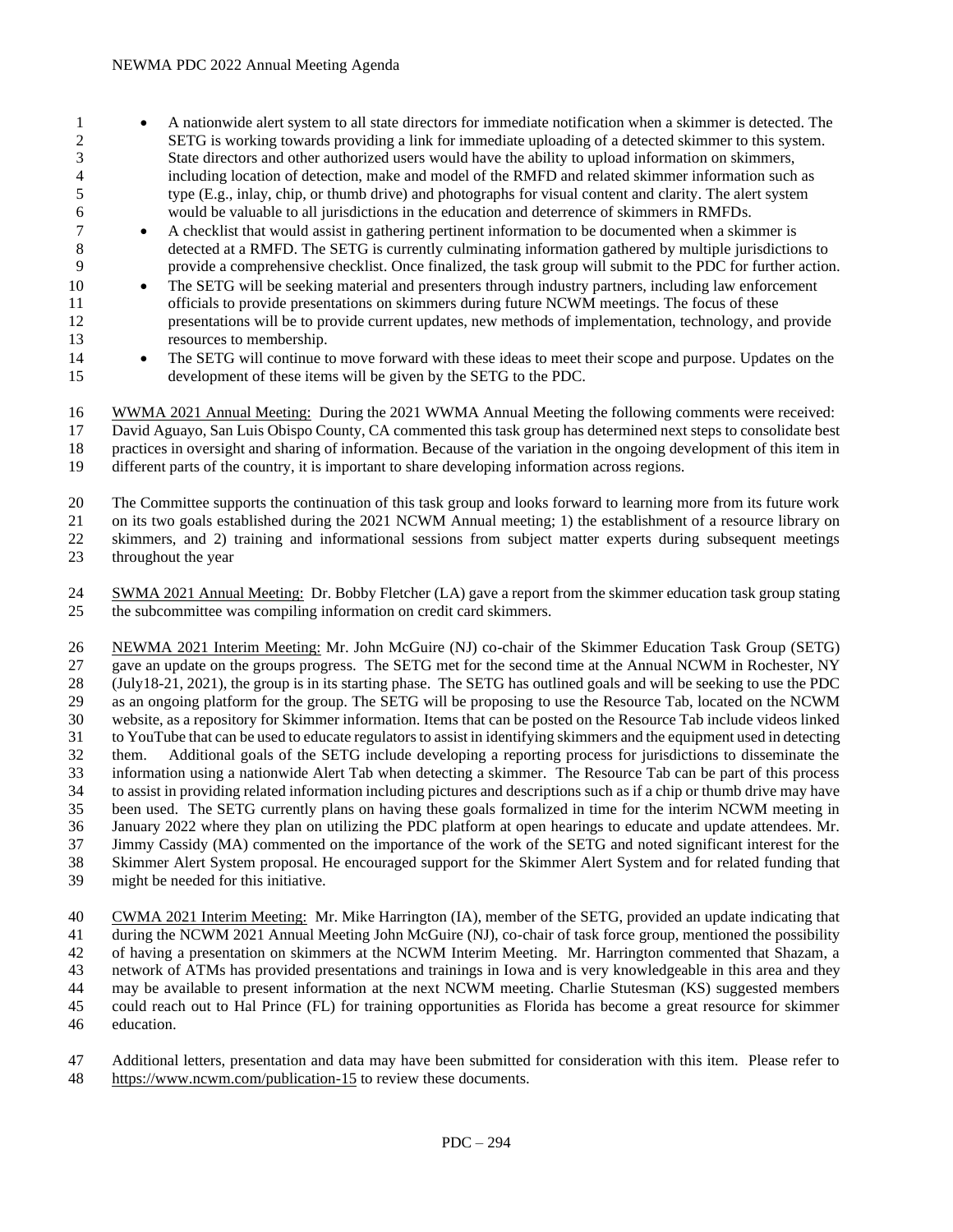| <b>NEWMA Report: PMT-2</b>                                                                                                                                                                                                                                                                                                                                                                                                                                                                                                                                                                                                                                                                                                                                       |
|------------------------------------------------------------------------------------------------------------------------------------------------------------------------------------------------------------------------------------------------------------------------------------------------------------------------------------------------------------------------------------------------------------------------------------------------------------------------------------------------------------------------------------------------------------------------------------------------------------------------------------------------------------------------------------------------------------------------------------------------------------------|
| Regional recommendation to NCWM on item status:                                                                                                                                                                                                                                                                                                                                                                                                                                                                                                                                                                                                                                                                                                                  |
| Recommend as a Voting Item on the NCWM agenda<br>$\boxtimes$ Recommend as an Information Item on the NCWM agenda<br>Recommend as an Assigned Item on the NCWM agenda<br>(To be developed by an NCWM Task Group or Subcommittee)<br>Recommend as a Developing Item on the NCWM agenda<br>(To be developed by source of the proposal)<br>Recommend Withdrawal of the Item from the NCWM agenda<br>(In the case of new proposals, do not forward this item to NCWM)<br>$\Box$ No recommendation from the region to NCWM<br>(If this is a new proposal, it will not be forwarded to the national committee by this region)                                                                                                                                           |
| <b>Comments and justification for the regional recommendation to NCWM:</b> (This will appear in NCWM reports)                                                                                                                                                                                                                                                                                                                                                                                                                                                                                                                                                                                                                                                    |
| During the NEWMA 2022 Annual Meeting the co-chair of the Skimmer Education Task Group (SETG) John<br>McGuire (New Jersey) provided an update regarding the work of the group. A preview of a universal form<br>developed with the help of Ken Ramsburg (Maryland) for the SETG. This form is intended for inspectors to use<br>for reporting when a skimmer is found. The hope is that uniform reporting can be shared throughout the weights<br>and measures community across the country. A goal of the SETG is to provide a repository of skimmer activity<br>reporting to be accessed by all NCWM members.<br>A discussion was had regarding emerging skimmer technologies as well as the increased presence of altered pulsars<br>being found in the field. |

- 1 Mr. Ethan Bogren, Westchester County, New York | Committee Chair<br>2 Mr. Angel Nazario, City of Boston, Massachusetts | Member
- 2 Mr. Angel Nazario, City of Boston, Massachusetts | Member<br>3 Mr. Marc Paquette, Vermont | Member
- 3 Mr. Marc Paquette, Vermont | Member
- 4 Mr. Bill Callaway, Crompco | AMC Representative
- 5 **Professional Development Committee**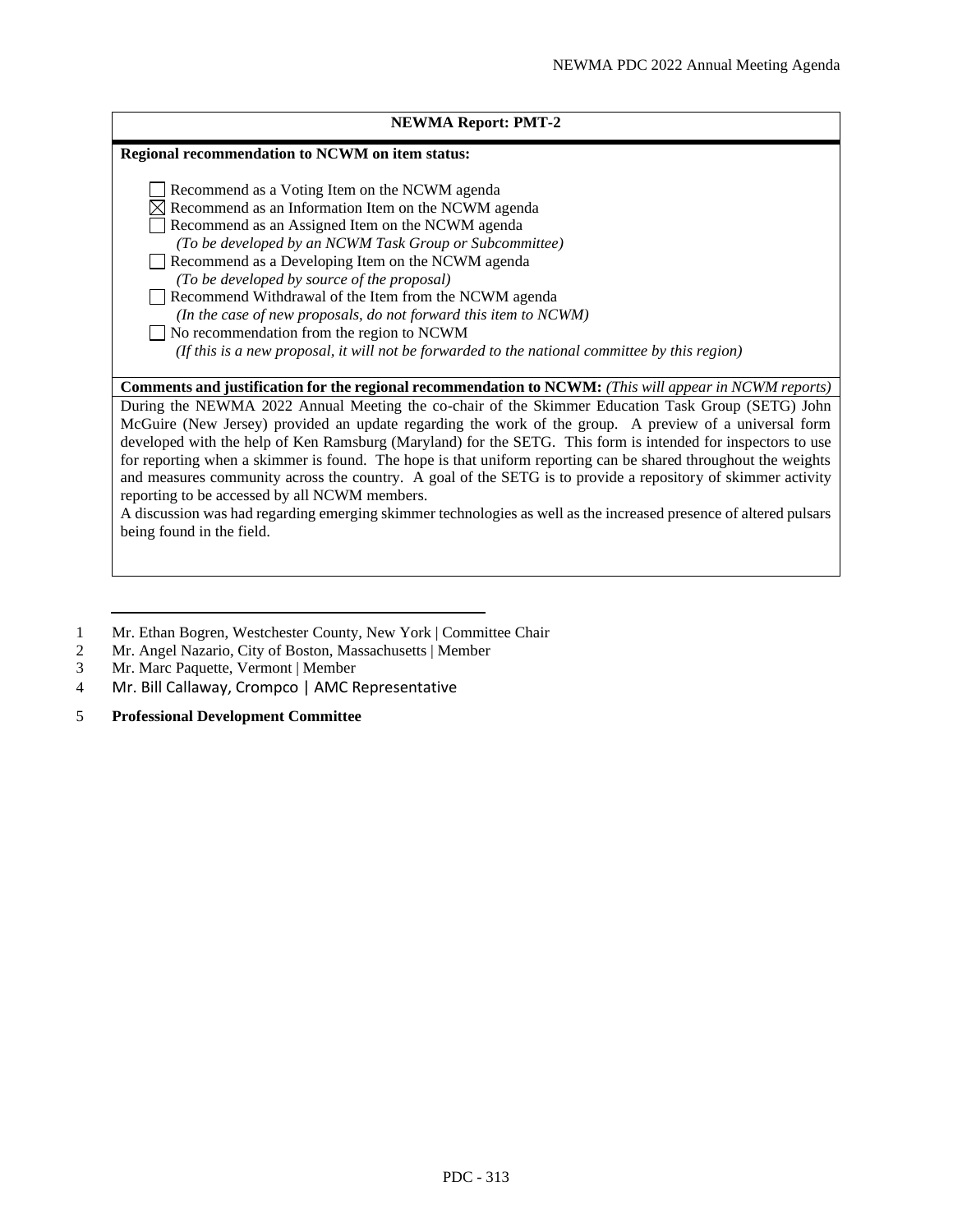NEWMA PDC 2022 Annual Meeting Agenda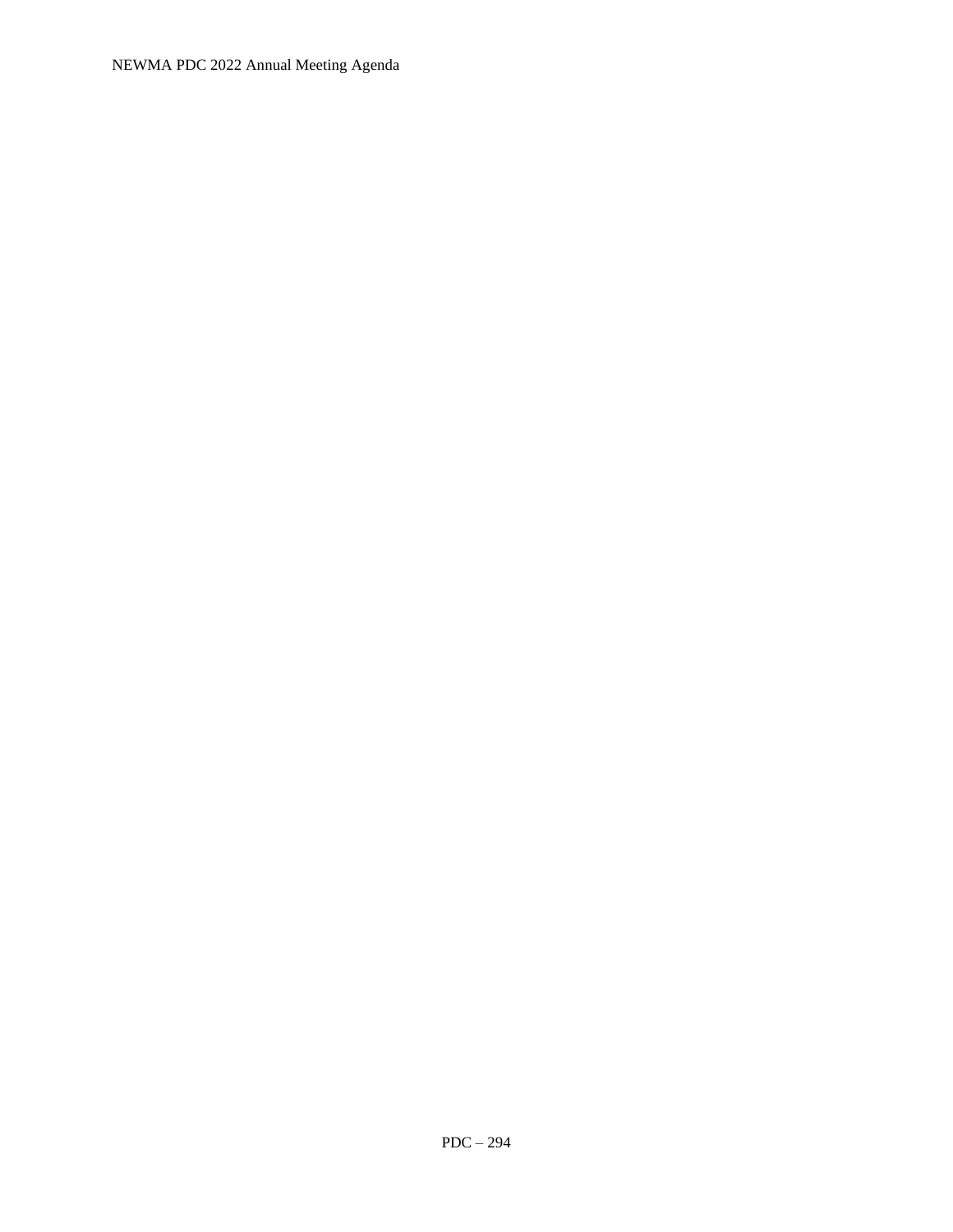# **Appendix A**

## **Summary of NIST OWM Training Conducted in 2021** (PDC Agenda Item EDU-2)

<span id="page-26-0"></span>

| <b>Summary of NIST OWM Training Conducted in 2021</b>                |                        |           |                           |
|----------------------------------------------------------------------|------------------------|-----------|---------------------------|
| <b>Area/Course Name</b>                                              | <b>Start Date</b>      | Location  | No. of<br><b>Students</b> |
| <b>Laboratory Metrology</b>                                          |                        |           |                           |
| Fundamentals of Metrology & LAP Problems Preparation                 | $1/12/21$ &<br>5/11/21 | Web-based | 6                         |
| <b>Regional Measurement Assurance Programs</b>                       |                        |           |                           |
| MidMAP                                                               | 10/24/21               | Web-based | 25                        |
| <b>NEMAP</b>                                                         | 08/02/21               | Web-based | 21                        |
| <b>SEMAP</b>                                                         | 03/22/21               | Web-based | 32                        |
| <b>SWAP</b>                                                          | 08/30/21               | Web-based | 25                        |
| <b>WRAP</b>                                                          | 05/03/21               | Web-based | 22                        |
| Webinars                                                             |                        |           |                           |
| <b>Basic Uncertainty Concepts</b>                                    | 05/20/21               | Web-based | 8                         |
| <b>Contract Review</b>                                               | 03/11/21               | Web-based | $\,8$                     |
| <b>Contract Review</b>                                               | 07/29/21               | Web-based | $\sqrt{5}$                |
| Document Control and Record Keeping                                  | 03/04/21               | Web-based | 10                        |
| Document Control and Record Keeping                                  | 07/22/21               | Web-based | 6                         |
| Info Hour - Assessing Field Standards for Calibration &              | 06/22/21               | Web-based | 172                       |
| Use (3 sessions: 6/22/21; 9/21/21; & 11/9/21)                        |                        |           |                           |
| Software Verification & Validation                                   | 06/10/21               | Web-based | 9                         |
| <b>State Laboratory Annual Submission Process</b>                    | 07/01/21               | Web-based | 58                        |
| <b>Laws and Metric Program</b>                                       |                        |           |                           |
|                                                                      |                        |           |                           |
| <b>Packaging &amp; Price Verification</b>                            |                        |           |                           |
| Handbook 130 – Examination Procedure for Price                       | 5 Sessions             | Web-based | Total                     |
| Verification                                                         | Jan to Oct             |           | 178                       |
| 5 Sessions: 1/21/2021; 2/16/2021; 4/14/2021;<br>7/14/2021; 10/1/2021 | 2021                   |           |                           |
| Handbook 130 – Overview of the Uniform Packaging and                 | 4 Sessions             | Web-based | Total                     |
| Labeling Regulation                                                  | Feb to Oct             |           | 156                       |
| 4 Sessions: 2/17/2021; 4/15/2021; 7/15/2021;                         | 2021                   |           |                           |
| 10/7/2021                                                            |                        |           |                           |
| Handbook 133 - How to Test Animal Bedding                            | 4 Sessions             | Web-based | Total                     |
| 4 Sessions: 2/24/2021; 4/28/2021; 7/13/2021;                         | Feb to Oct             |           | 71                        |
| 10/20/2021                                                           | 2021                   |           |                           |
| Handbook 133 – Overview of Handbook 133                              | 5 Sessions             | Web-based | 195                       |
| 5 Sessions: 2/18/2021; 4/19/2021; 7/27/2021;                         | Feb to Oct             |           |                           |
| 8/26/2021; 10/14/2021                                                | 2021                   |           |                           |
| Weights and Measures Inspections - Evidence, Search and              | 5 Sessions             | Web-based | Total                     |
| Seizure, and Due Process                                             | Jan to Oct             |           | 183                       |
| 5 Sessions: 1/26/2021; 2/23/2021; 4/22/2021;                         | 2021                   |           |                           |
| 7/1/2021; 10/26/2021                                                 |                        |           |                           |
| LPG (Propane) - Verifying the Net Contents of 20 lb                  | 4 Sessions             | Web-based | Total                     |
| Cylinders (Part 1) - NEW                                             | Jun to Oct             |           | 338                       |
| 4 Sessions: 6/30/2021; 7/26/2021; 8/24/2021;<br>10/21/2021           | 2021                   |           |                           |
| <b>Metric Education</b>                                              |                        |           |                           |
| Info Session - Metric Education Resources                            | 05/22/21               | Web-based | 5                         |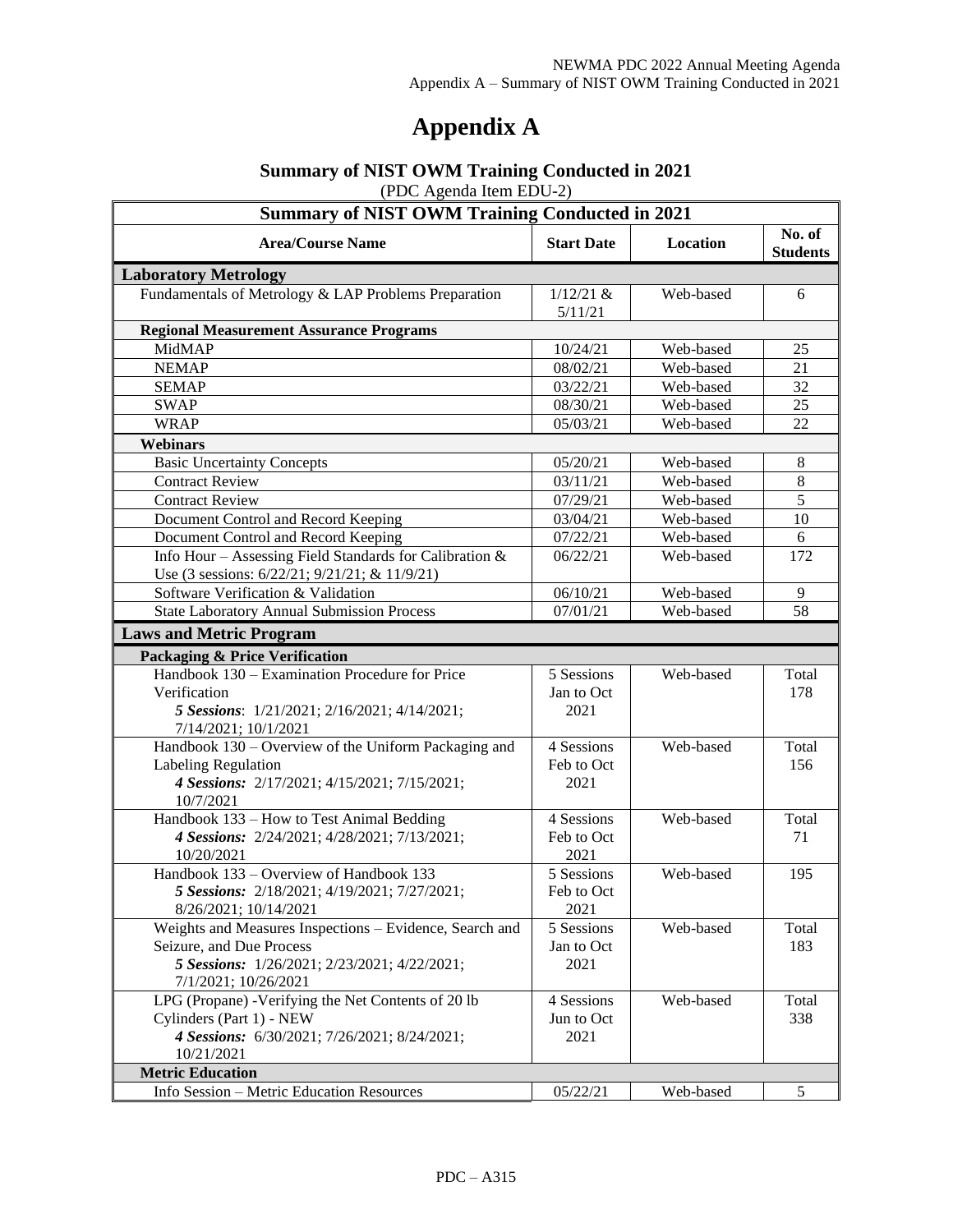## NEWMA PDC 2022 Annual Meeting Agenda Appendix A – Summary of NIST OWM Training Conducted in 2019

|                                                       | 09/11/21 | Web-based |  |
|-------------------------------------------------------|----------|-----------|--|
|                                                       | 09/29/21 | Web-based |  |
| Info Session – Metric Estimation                      | 08/14/21 | Web-based |  |
|                                                       | 09/15/21 | Web-based |  |
| Measurement System Basics – SI and US Customary Units | 08/26/21 | Webinar   |  |
| for Regulatory Officials                              |          |           |  |
| <b>Legal Metrology Devices</b>                        |          |           |  |
| No training seminars were offered in 2021.            |          |           |  |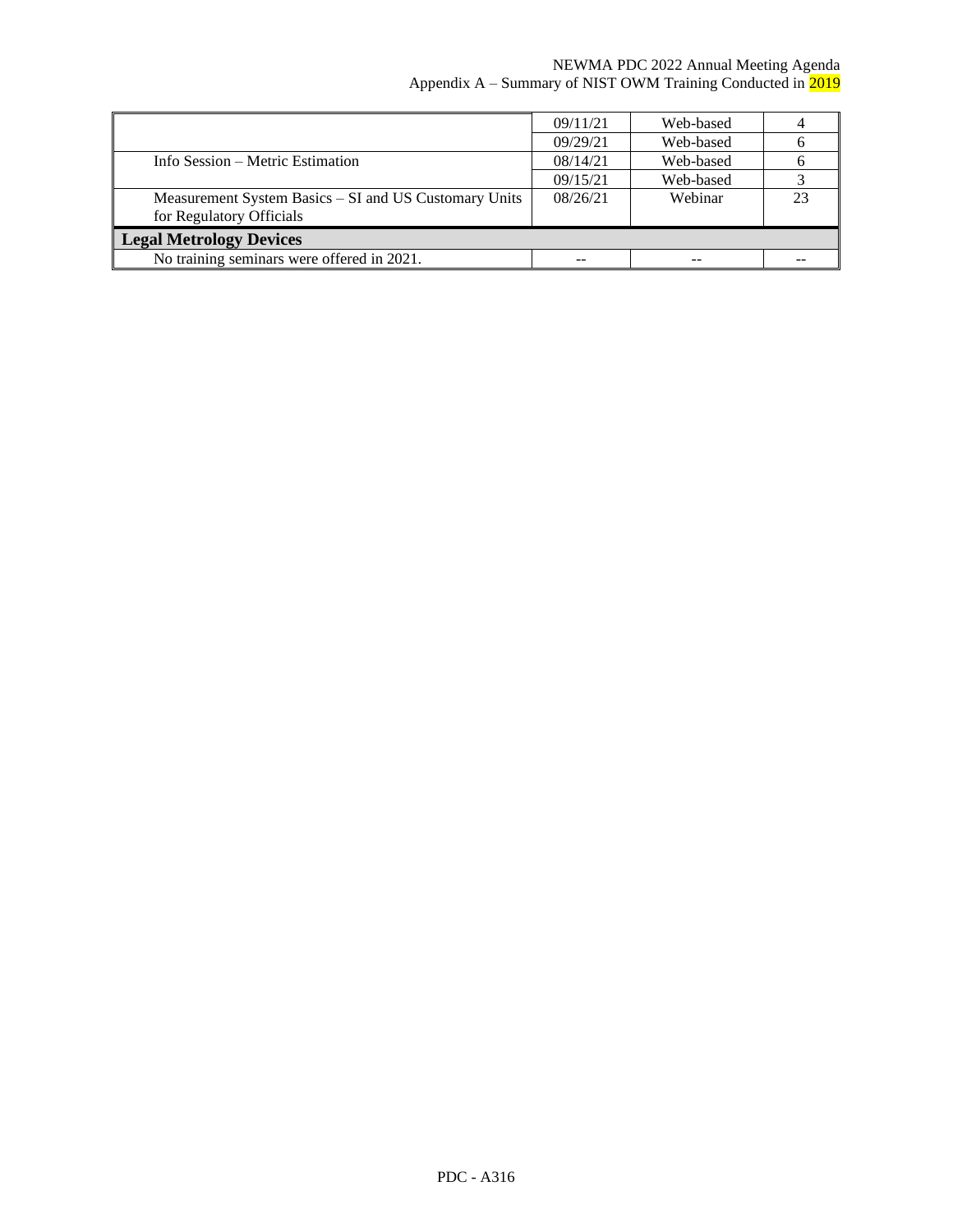# **Appendix B**

# **NIST OWM Training: Future Plans – Updated Information**

(PDC Agenda Item EDU-2)

#### <span id="page-28-0"></span>**No current commitments to in-person training for 2021**

• All in person field inspection classes postponed until further notice

### **Training in FY 2022**

- Travel restrictions may lift later this summer
- Continuing to assess as the situation unfolds
	- o Local pandemic restrictions
	- o Travel restrictions for training staff and students
- Unclear how pandemic related restrictions will affect NIST OWM's future in-person training for all programs
	- o Impact of social distancing requirements on classroom size, configuration, and ability to present to groups of students
- Lab Metrology Program closely watching NIST OWM policies regarding hosting events in-person

#### **Training Going Forward**

- Will continue to offer virtual training
- Plan to expand available virtual training topics
- Experimenting with available technology and tools to best incorporate elements of "hands on" in-field inspection training

#### **Virtual Training Space**

- Significant progress on outfitting a virtual training space at NIST for OWM's use in delivering virtual training
	- o Small group within OWM has been working with their NIST staff to plan this effort
	- o Space has been allocated and equipment purchases are in progress
	- o Significant support from the Physical Measurement Laboratory (OWM's larger operating unit)
	- o Looking forward to beginning work on this space

#### **OWM Trainers**

- Participating in a variety of training courses as part of their professional development
	- o Virtual training design, development, and delivery

#### **Considering Development of Hybrid Courses**

- For uses during and after pandemic
- Virtual sessions coupled with hands-on sessions using virtual technology and/or local on-site trainers to help facilitate

#### **See OWM Calendar of Events for Upcoming Training**

- [www.nist.gov/newsevents/upcomingevents/org/6436](http://www.nist.gov/newsevents/upcomingevents/org/6436)
- Note: A series of three new webinars planned on the topic of LPG Cylinder Refilling
	- o LPG (Propane) Verifying the Net Contents of 20 lb Cylinders (Part 1)" already in progress with several upcoming sessions